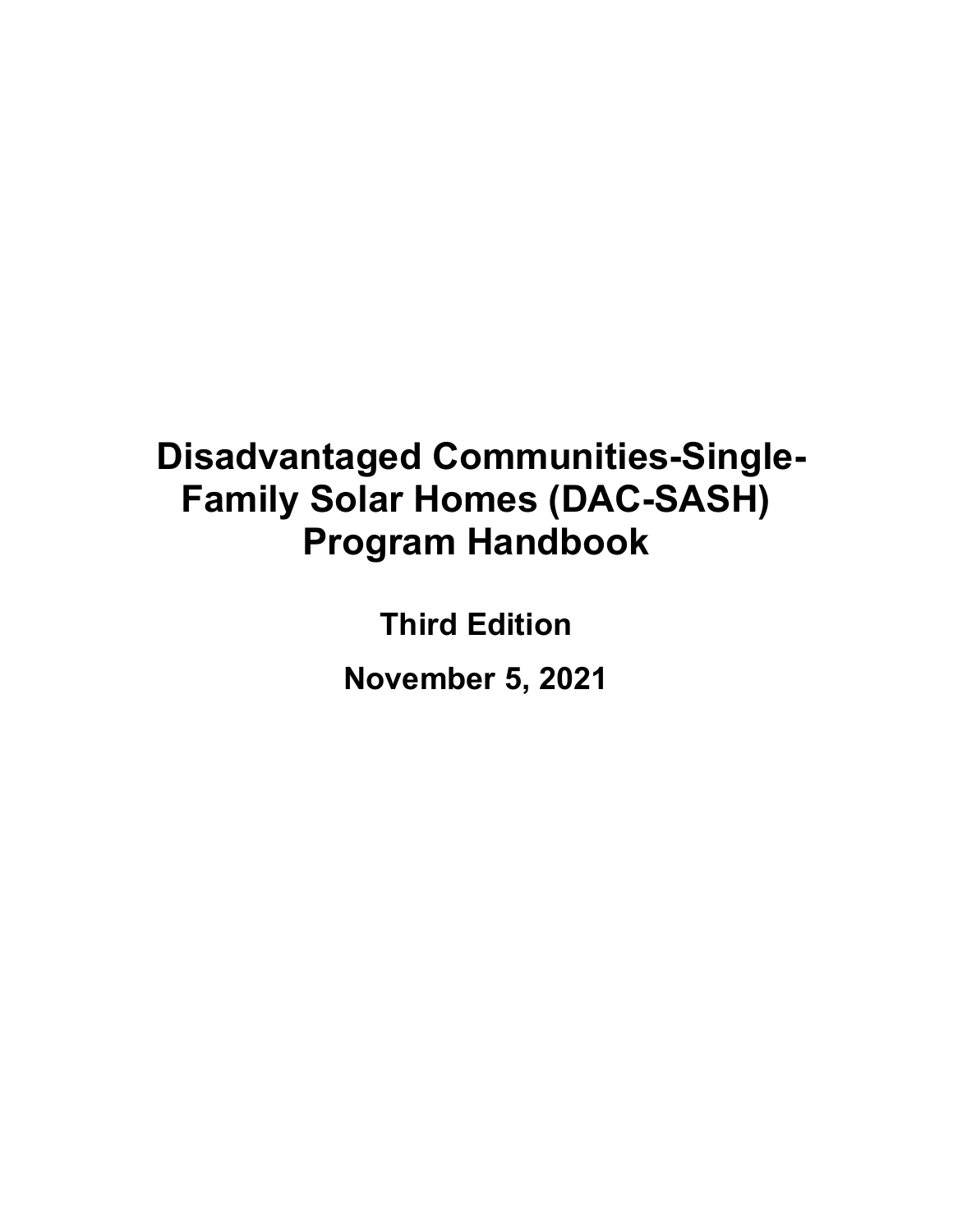## **Table of Contents**

| 1. Introduction                                                  |                                                         |       |
|------------------------------------------------------------------|---------------------------------------------------------|-------|
| 1.1                                                              | <b>Overview of DAC-SASH Program</b>                     | p. 1  |
| 1.2                                                              | <b>Program Administrator</b>                            | p. 1  |
| 1.3                                                              | <b>Program Budget</b>                                   | p.2   |
|                                                                  | 2. Program Requirements                                 |       |
| 2.1                                                              | The Participants in the DAC-SASH Program                | p. 3  |
| 2.2                                                              | <b>Generator System Requirements</b>                    | p. 5  |
| 2.3                                                              | <b>Energy Efficiency Requirements</b>                   | p. 5  |
| 2.4                                                              | <b>Warranty Requirements</b>                            | p. 5  |
| 2.5                                                              | <b>Permanency Requirements</b>                          | p. 6  |
| 2.6                                                              | <b>Installation Standards</b>                           | p. 6  |
| 2.7                                                              | <b>Inspection Requirements</b>                          | p. 6  |
| 2.8                                                              | <b>Job Training/Workforce Development Requirements</b>  | p. 7  |
|                                                                  | 3. DAC-SASH Program Incentive Structure                 | p. 9  |
|                                                                  | 4. Application Process for DAC-SASH Projects            |       |
| 4.1                                                              | <b>Applicant</b>                                        | p. 9  |
| 4.2                                                              | <b>Applicant Eligibility and Application Process</b>    | p. 10 |
|                                                                  | 5. Incentive Payment Process                            |       |
| 5.1                                                              | <b>Incentive Payments</b>                               | p. 12 |
| 5.2                                                              | <b>Assignment of Incentive Payment to Another Party</b> | p. 13 |
| 5.3                                                              | <b>Existing PV Systems</b>                              | p. 13 |
| 6. Program Reporting                                             | p. 14                                                   |       |
| <b>7. Consumer Protection</b>                                    | p. 14                                                   |       |
| 8. Attachments                                                   |                                                         |       |
| <b>Modified Design Factor Calculation (example)</b><br>Exhibit A |                                                         |       |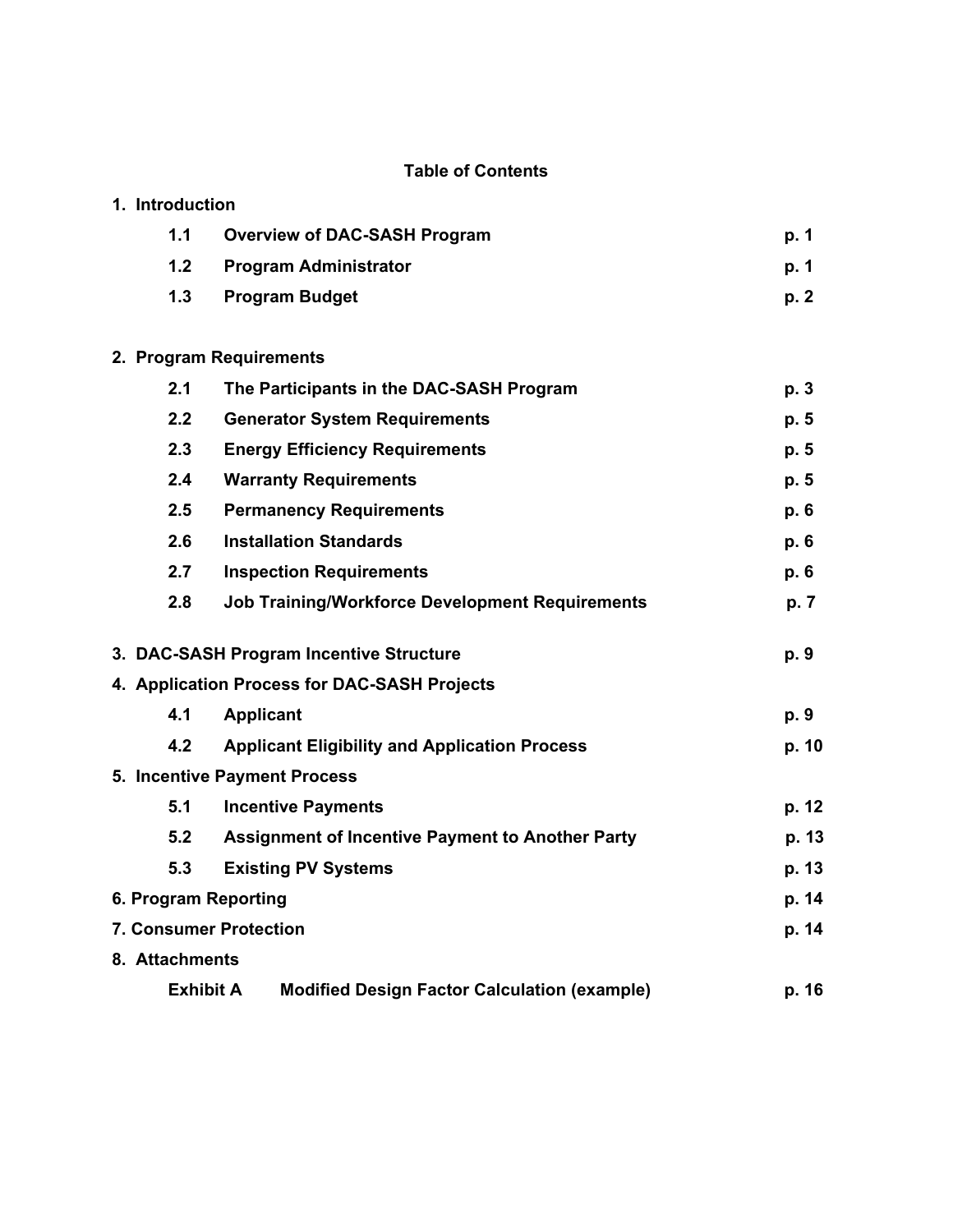#### **CONTACT INFORMATION**

#### **GRID Alternatives - Headquarters**

1171 Ocean Avenue, Suite 200 Oakland, CA 94608

Telephone: 510-731-1310

DAC-SASH website: https://gridalternatives.org/what-wedo/program-administration/dac-sash Email:

DACSASH@gridalternatives.org

## **GRID Alternatives - Affiliate Offices**

#### **Bay Area**

1171 Ocean Avenue, Suite 200 Oakland, CA 94608

Telephone: 510-731-1310

Website: https://gridalternatives.org/bayarea

Email: infoba@gridalternatives.org

#### **Central Valley**

4140 N. Brawley Avenue, Ste. 108 Fresno, CA 93722

Telephone: 559-261-4743

#### **Greater Los Angeles**

1338 S. Flower St. Los Angeles, CA 90015

Telephone: 310-735-9762

#### **Inland Empire**

2100 Atlanta Ave Riverside, CA 92507

Telephone: 951-272-GRID (4743)

Website: https://gridalternatives.org/cv

Email:

infofresno@gridalternatives.org

Website:

https://gridalternatives.org/gla

Email:

infogla@gridalternatives.org

Website:

https://gridalternatives.org/ie

Email:

infoie@gridalternatives.org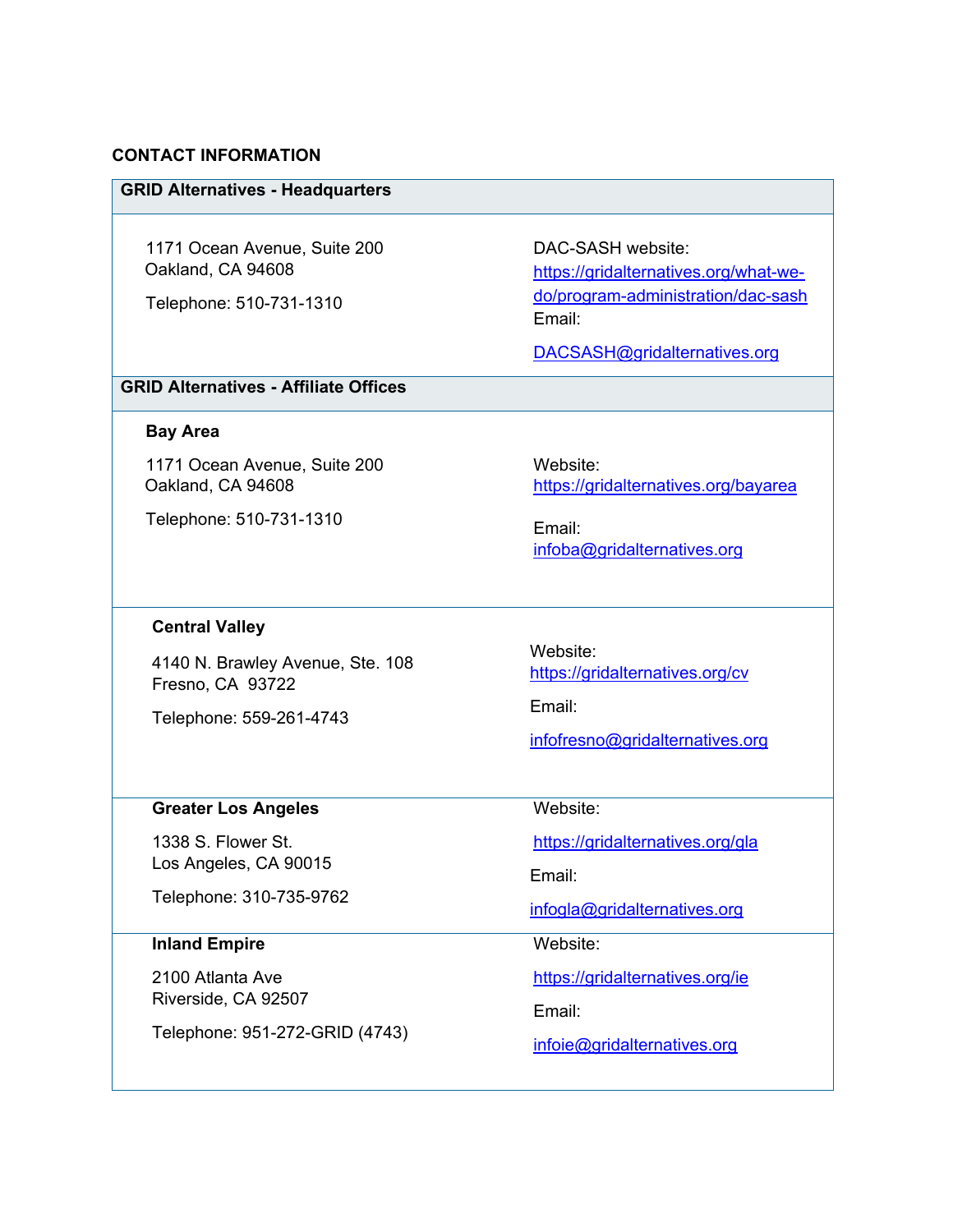## **North Valley**

3860 Morrow Lane, Suite A Chico, CA 95928

Telephone: 530-217-6115

# **San Diego**

930 Gateway Center Way San Diego, CA 92102

Telephone: 619-239-4743

Website:

https://gridalternatives.org/northvalley

Email:

infonv@gridalternatives.org

Website:

https://gridalternatives.org/sandiego

Email:

infosd@gridalternatives.org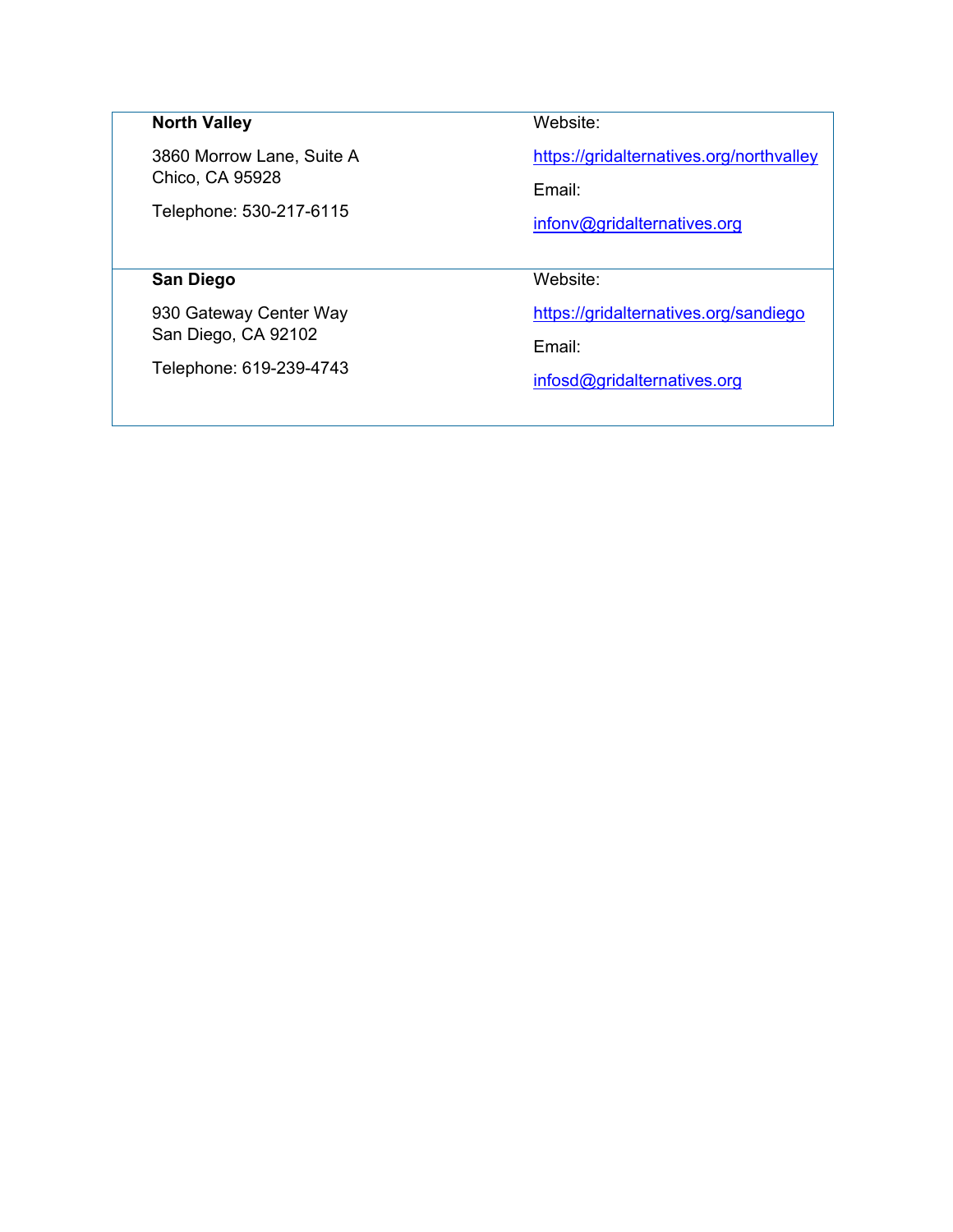#### **1. INTRODUCTION: DISADVANTAGED COMMUNITIES – SINGLE-FAMILY SOLAR HOMES DAC-SASH) PROGRAM**

#### **1.1 Overview of DAC-SASH Program**

The Disadvantaged Communities – Single-Family Solar Homes (DAC-SASH) program is overseen by the California Public Utilities Commission (CPUC or Commission) and provides PV-solar incentives to qualifying low-income homeowners living in disadvantaged communities within the service territories of Pacific Gas & Electric Company (PG&E), Southern California Edison Company (SCE), and San Diego Gas & Electric (SDG&E), (collectively, the California investor-owned electric utilities or IOUs).

Legislative and Regulatory Background: Assembly Bill (AB) 327 (Perea), Stats. 2013, ch. 611 directed the Commission to develop a successor to then-existing Net Energy Metering tariffs, and also required the Commission to develop specific alternatives designed to increase adoption and growth of renewable generation in disadvantaged communities (DACs). The Commission issued Decision (D.) 18-06-027 on June 21, 2018, which adopted the DAC-SASH program, along with the DAC-Green Tariff and Community Solar Green Tariff programs.

DAC-SASH utilizes the established, vetted, and successful Single-Family Affordable Solar Homes (SASH) program model and framework to address the needs of this low-income customer segment.1 DAC-SASH modifies the SASH eligibility requirements for participants to target low-income homeowners located specifically in DACs, as further described in Section 4.2, Applicant Eligibility and Application Process.

Program Goals: The goal of the DAC-SASH program is to provide opportunities for existing lowincome customers within disadvantaged communities to overcome barriers to accessing on-site solar systems to decrease electricity usage and costs without increasing monthly household expenses.2 In addition to providing low-income homeowners with reduced electricity bills, the DAC-SASH program will also benefit the communities it serves by leveraging local green-job training and workforce development programs to assist with installing the solar systems.

To decrease the expense burden for low-income homeowners, the DAC-SASH program provides eligible homeowners with incentives to help offset the upfront cost of a solar electric system (see Section 5, Incentive Payment Process for incentive details).

#### **1.2 Program Administrator**

GRID Alternatives is the single statewide Program Administrator (PA) for the DAC-SASH program. GRID Alternatives (GRID, or Program Administrator) is a non-profit organization that has also served as the statewide SASH Program Administrator since 2008. In the DAC-SASH program, GRID manages statewide general administrative functions; all marketing, education, and outreach activities; and oversees design, contracting, and installation for all solar electric systems funded through the program. GRID coordinates closely with the CPUC Energy Division on program development and implementation, and coordinates with the IOUs on specific

<sup>1</sup> D. 18-06-027: Alternate Decision Adopting Alternatives to Promote Solar Distributed Generation in Disadvantaged Communities. 21 June 2018, p. 28

<sup>2</sup> D. 18-06-027, p. A-1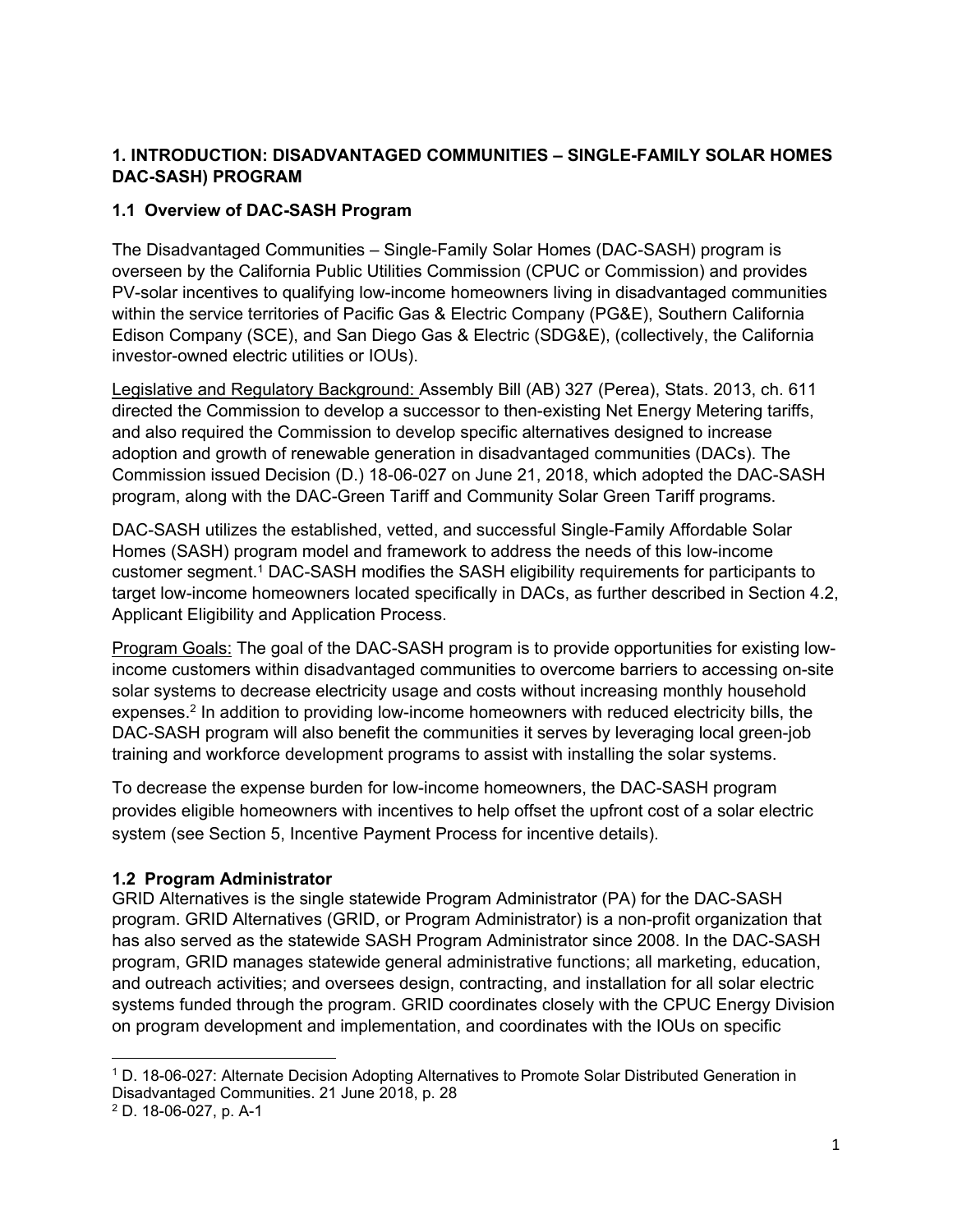program elements, including referrals to the Energy Savings Assistance (ESA) program (See Section 2.3 Energy Efficiency Requirements) and incentive payment processing (See Section 5 Incentive Payment Process). GRID Alternatives and Program Administrator are used interchangeably throughout this document.

## **1.3 Program Budget**

The Commission has authorized \$10M per year to be collected for DAC-SASH, beginning on January 1, 2019, and continuing through December 31, 2030. The total \$120M program will be funded (as described further below) by Pacific Gas and Electric Company (PG&E), Southern California Edison Company (SCE), and San Diego Gas & Electric Company (SDG&E) according to the these percentages:

| <b>Utility</b> | PG&E  | <b>SCE</b> | SDG&E | Total  |
|----------------|-------|------------|-------|--------|
| Percentage     | 43.7% | 46.0%      | 10.3% | 100.0% |

The annual program funding will be allocated to these primary program functions, by percentage.

| Administration              | 10% |
|-----------------------------|-----|
| Marketing and Outreach   4% |     |
| Evaluation                  | 1%  |
| Incentives                  | 85% |

The IOUs will first collect DAC-SASH program funding through available greenhouse gas (GHG) allowance revenues. In the event that there are insufficient funds available from the GHG allowance revenue, then the DAC-SASH program will be funded through customer rates via public purpose funds.3

As described in Section 6, Program Reporting, up-to-date information on annual DAC-SASH program expenditures and availability of actual incentive amounts in each IOU's service territory will be made public on the California Distributed Generation Statistics (CalDGStats) website (https://www.californiadgstats.ca.gov/) on a weekly basis, along with other program information and statistics.

<sup>3</sup> D. 18-06-027, p. 102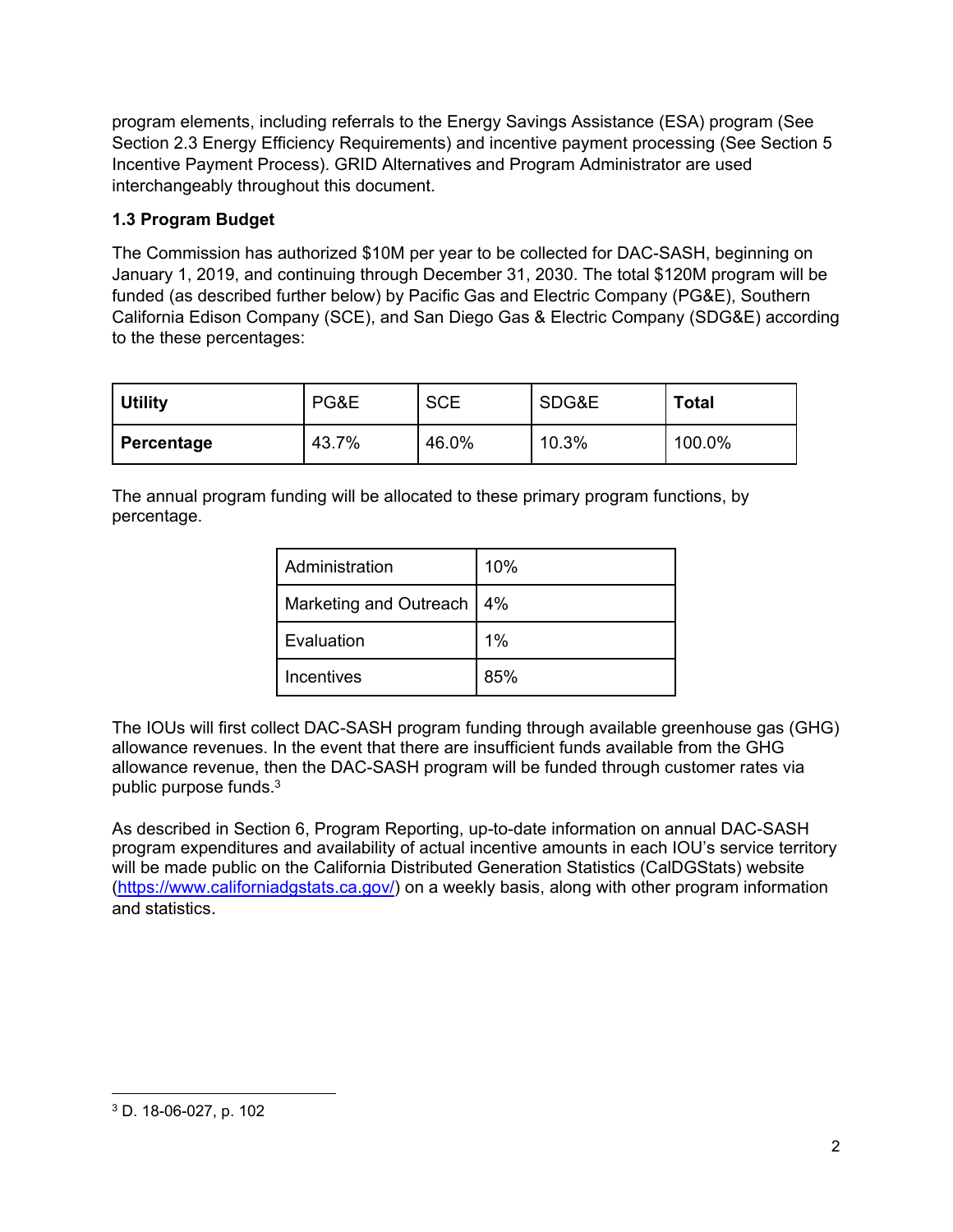#### **2. PROGRAM REQUIREMENTS**

#### **2.1 The Participants in the DAC-SASH Program**

Within the nomenclature of the DAC-SASH program, the person who applies to participate in the program will be referred to as an Applicant. GRID Alternatives is the DAC-SASH Program Administrator and will be responsible for Applicant outreach and system installation.

#### **2.1.1 Applicant**

The Applicant completes and submits the DAC-SASH program application and serves as the main contact person for the Program Administrator throughout the application process (see Section 4.2.2, Application & Reservation Process). The DAC-SASH Program Administrator will work directly with the Applicant to assist in filling out the application and collect the required documentation, which minimally includes:

- 1) Proof of income;
- 2) Proof of homeownership;
- 3) Most recent utility bill; and
- 4) Electrical usage, if available

Applications and submissions from outside entities will not be accepted by the Program Administrator.

The DAC-SASH program incentive is only available to qualifying low-income homeowners residing within a disadvantaged community (DAC), and is not available to commercial or any other non-residential projects.

A DAC, for the purposes of the DAC-SASH program, is defined as a community that is identified, by using CalEnviroScreen 3.0 (or the latest revision to CalEnviroScreen), as among the top 25 percent of census tracts statewide or 22 census tracts in the highest 5 percent of CalEnviroScreen's Pollution Burden that do not have an overall CalEnviroScreen score because of unreliable socioeconomic or health data.4

See Section 4.2, Applicant Eligibility and Application Process for eligibility requirements.

#### **2.1.2 System Owner**

In the DAC-SASH program, the Applicant may or may not be the System Owner, the party who owns the generating equipment. The Applicant may enter into a Third-party Ownership (TPO) arrangement with a Commission-approved TPO partner, as further described in Section 2.1.4, Third-party Ownership, in which the TPO partner is the System Owner. The DAC-SASH program also allows for Applicant-owned systems (also called, Host-Customer owned systems).

<sup>4</sup> A map of disadvantaged communities is located here:

oehha.maps.arcgis.com/apps/View/index.html?appid=c3e4e4e1d115468390cf61d9db83efc4 and the GRID DAC-SASH website will contain additional information on eligible census tracts and any updates to the CalEnviroScreen tool.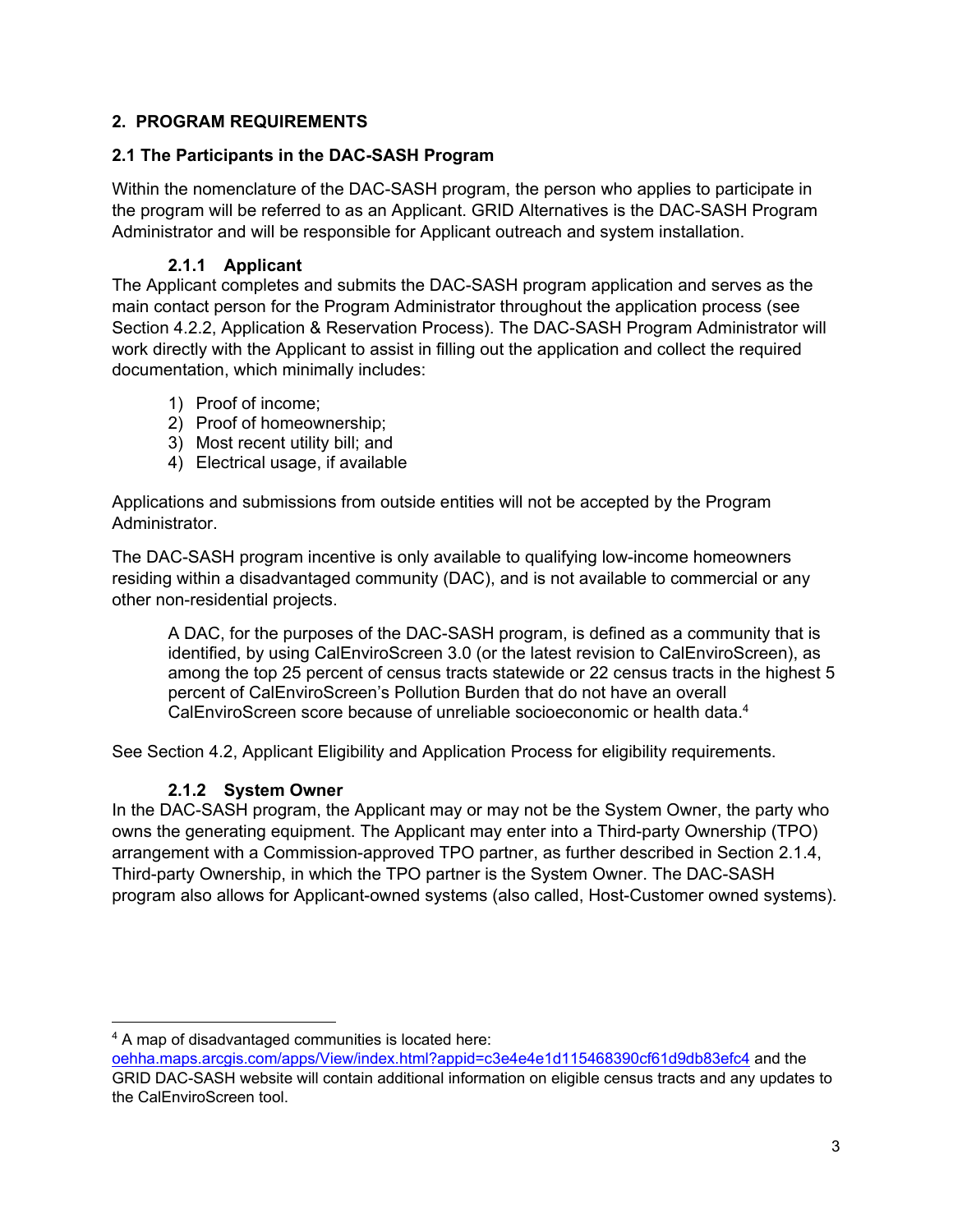Only GRID Alternatives, as the DAC-SASH Program Administrator, is authorized to develop, market and contract the CPUC-approved TPO model<sup>5</sup> for DAC-SASH participants.

## **2.1.3 Licensed Solar Contractor / Installer**

GRID Alternatives, as the DAC-SASH Program Administrator, will be responsible for the installation of systems funded through the DAC-SASH program. All systems must be installed by appropriately licensed California contractors in accordance with rules and regulations adopted by the State of California Contractors State Licensing Board (CSLB). Installation contractors must have an active C-10 or C-46 license for photovoltaic (PV) systems. All systems must be installed in conformance with the manufacturers' specifications and with all applicable electrical and building codes and standards.

The DAC-SASH Program Administrator will either install the systems under its C-10 or C-46 contractor licenses using its volunteer and job-trainee based installation model; or, hire a CA solar contractor through GRID's Sub-Contractor Partnership Program (SPP) to install the system. Information about SPP and the process for contractors to submit an application to participate will be available on GRID Alternatives' website https://gridalternatives.org.

The DAC-SASH Program is uniquely designed to incorporate job training programs intended to promote green-collar jobs in disadvantaged communities where DAC-SASH projects are being installed and to develop a trained workforce that will help foster a sustainable solar industry in California. Both GRID's volunteer-based installation model and SPP model incorporate a workforce development component. For additional details on job training requirements see Section 2.8, Job Training/Workforce Development Requirements.

# **2.1.4 Third-party Ownership**

Under GRID's Third-party Ownership (TPO) model, GRID prepays all of the costs of the agreement on behalf of the low-income customer and removes all financial liability for the homeowner. This model was fully vetted and approved by the CPUC, 6 and has been successfully operating since 2015 in low-income communities throughout California through GRID's administration of the SASH Program. GRID's TPO model meets the twelve baseline standards established by the Commission and stakeholders to ensure iron-clad consumer protection measures are included and that customers receive meaningful savings.7 These consumer protection measures are further detailed in Section 7, Consumer Protection.

GRID has an existing, ongoing partnership with the national leader in this space, Sunrun Inc., approved by the Commission as a TPO partner in 2017<sup>8</sup>; as such, GRID will not need to seek a new approval to continue working with Sunrun as a TPO partner for DAC-SASH. If GRID enters into an agreement with a new TPO provider, GRID will seek Commission approval through the

<sup>5</sup> Resolution E-4719. Pursuant to Decision 15-01-027, GRID Alternatives (GRID) requests approval of a Third Party Ownership (TPO) model for the Single Family Affordable Solar Homes (SASH) Program. 25 June, 2015.

 $6$  Resolution E-4719, p. 1.

 $7$  Resolution E-4719, p. 3-4.

<sup>&</sup>lt;sup>8</sup> Resolution E-4829. GRID Alternatives (GRID) requests approval of a second Third Party Ownership (TPO) model provider for the Single Family Affordable Solar Homes (SASH) Program. 2 March, 2017.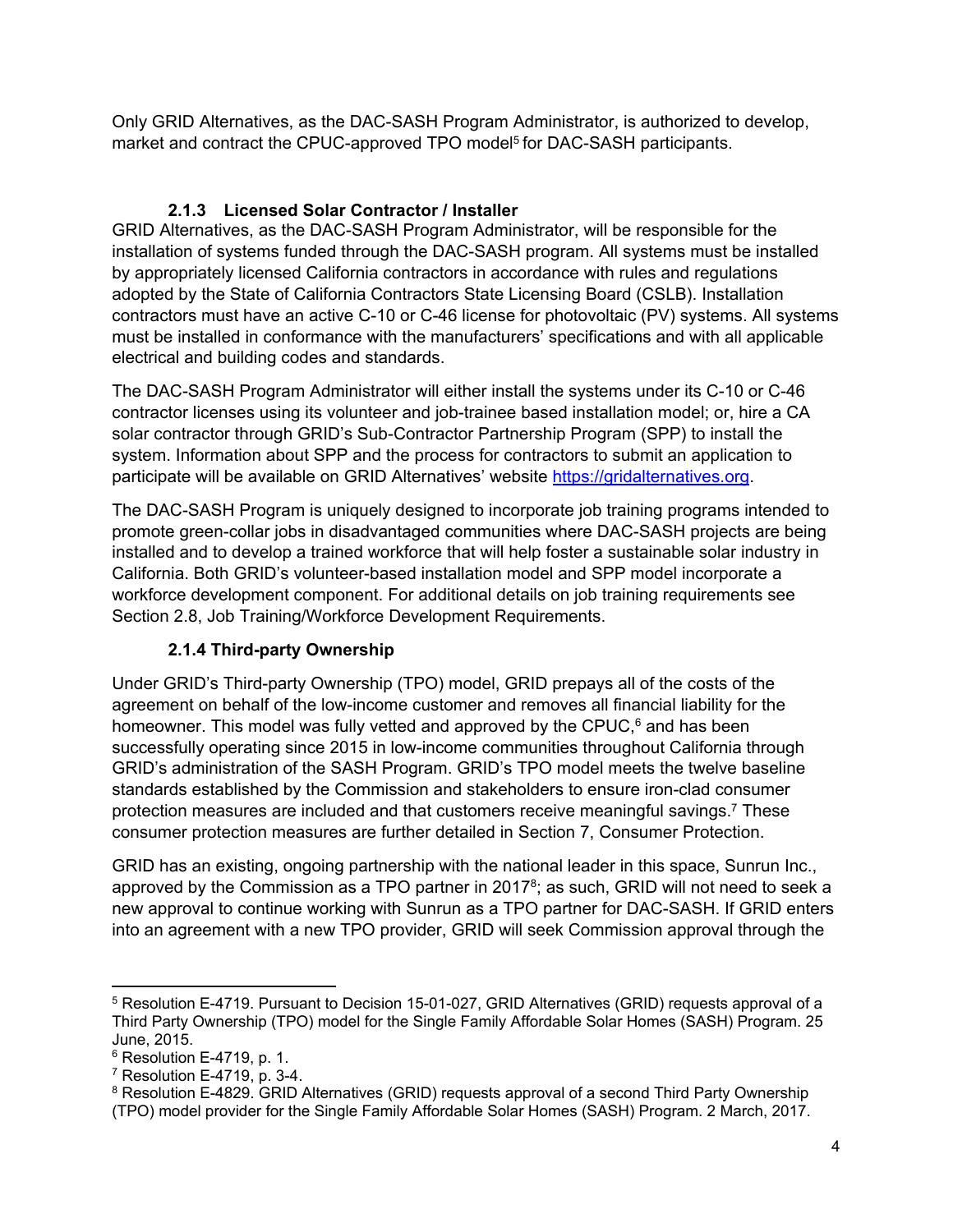submission of a Tier 3 Advice Letter, as stated in OP 3 of Resolution E-4719.9 **2.2 Generator System Requirements** 

PV systems (i.e., systems that cause direct conversion of sunlight to electricity) are the only technologies eligible to receive incentives from the DAC-SASH program. Non-PV technologies, including solar hot water systems, are not eligible for the DAC-SASH program incentive.

# **2.2.1 Eligible Equipment**

All DAC-SASH PV system components (modules, inverters, and system performance meters, if applicable) must be certified through the California Energy Commission's (CEC) PV system certification program and meet all requirements for interconnection with the electric utility, including Rule 21 requirements. Equipment must be certified by the CEC in order for a project to be eligible for an incentive payment.

# **2.2.2. System size**

The system size eligible for DAC-SASH Program incentives will be optimized for electric bill impact. The system size will be capped at 5kW (CEC-AC), and the minimum system size is 1kW (CEC-AC).

GRID Alternatives will review the client's baseline usage, adjusted based on an estimate of energy efficiency savings, and documented future load growth to determine the maximum system size that can receive Program Incentives. For customers without historical electrical usage, an estimate of usage and energy efficiency will be utilized to determine the maximum system size.

# **2.3 Energy Efficiency Requirements**

GRID Alternatives will provide energy efficiency training and education sessions for every program Applicant, and assist in referring them to providers of additional energy efficiency services. All DAC-SASH Applicants will be referred to the Energy Savings Assistance (ESA) program, a low-income energy efficiency program administered by the IOUs. Applicants meeting eligibility criteria for the program will be contacted by the IOUs for enrollment in ESA. The Program Administrator will compile data on DAC-SASH participants who have been referred to, and enrolled in, the ESA program. The Program Administrator will regularly track efficiency of uptake, analyze this data, and create strategies to improve enrollment. The Program Administrator will report bi-annually on the number of DAC-SASH participants who have been referred to, and enrolled in, the ESA program.

The Program Administrator will ensure incentives are not paid until feasible ESA program measures are completed, the applicant is on a waiting list for ESA program completion, and/or an energy efficiency training and education session is completed.

# **2.4 Warranty Requirements**

The Program Administrator will verify all solar panels and inverter(s) come with a manufacturer warranty of between 10 and 25 years, and provide this equipment warranty information to the Applicant. In addition to the manufacturer warranty, GRID Alternatives will provide a 10-year labor and equipment warranty to provide for no-cost repair and replacement of system

<sup>&</sup>lt;sup>9</sup> Resolution E-4719, p 17.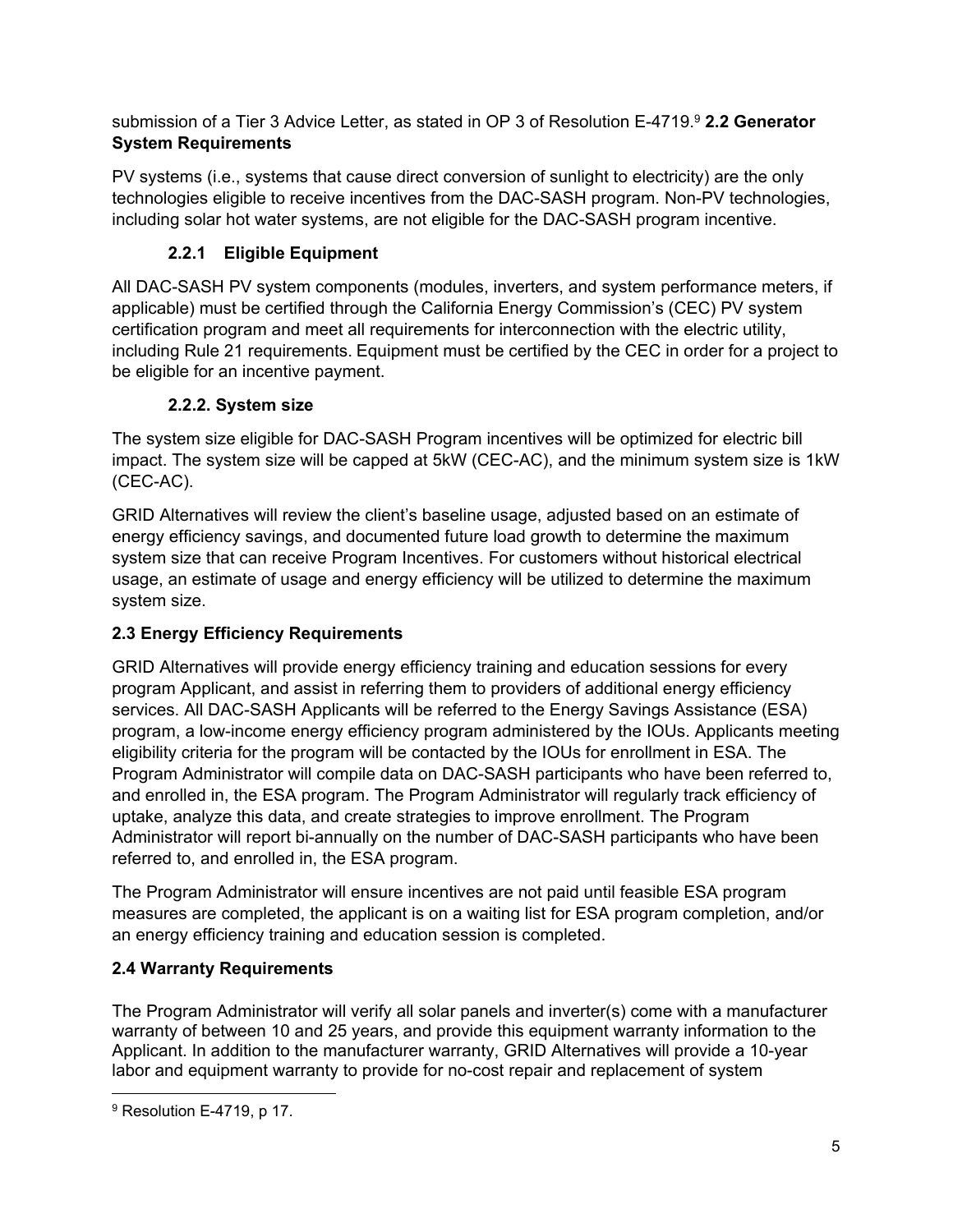components for the first 10 years of system operations, as based on the date of system interconnection to the electric utility. Projects utilizing the TPO model will have additional warranty coverage provided by the TPO partner, covering at minimum years 11-20. For projects that are Applicant-owned and do not utilize the TPO model, the Applicant is responsible for all operations and maintenance obligations after the 10-year warranty term expires. Applicants will be educated on any potential costs of system maintenance and repair after the warranty period expires.

#### **2.5 Permanency Requirements**

Equipment installed under the DAC-SASH Program is intended to be in place for the duration of its useful life. Only permanently installed systems are eligible for incentives. This means that the solar system must demonstrate to the satisfaction of the Program Administrator adequate assurances of physical permanence prior to receiving an incentive.

Physical permanence is to be demonstrated in accordance with industry practice for permanently installed equipment. Equipment must be secured to a permanent surface. Any indication of portability, including but not limited to temporary structures, quick disconnects, unsecured equipment, wheels, carrying handles, dolly, trailer, or platform, will deem the system ineligible.

#### **2.6 Installation Standards**

To qualify for DAC-SASH Program incentives, an installation must meet a minimum performance requirement, which is 85% of the Design Factor (DF) based on a modified Estimated Performance Based Buydown (EPBB) calculation. If the modified Design Factor is less than 85%, the system does not qualify for the DAC-SASH Program incentive.

The modified EPBB Design Factor calculation for the DAC-SASH Program must be calculated without the geographic correction (i.e. the geographic correction will always be 100%). Since the current online EPBB calculator auto-fills the geographic correction based on the Site's zip code and may be less than 100%, the DAC-SASH Program's modified Design Factor may need to be re-calculated manually using the formula in Exhibit A.

#### **2.7 Inspection Requirements**

#### **2.7.1 System Inspections**

In line with the requirements of the SASH program, the DAC-SASH Program Administrator will ensure that at minimum, 1 in 12 DAC-SASH system installations are inspected for proper installation and operability by an independent third party system inspector. Incentives will be paid only after the system has passed this field inspection.

The system inspection will include, but is not limited to the verification of the following information:

- System size and nameplates of equipment used;
- Design considerations: tilt, azimuth, standoff height, shading analysis;
- 85% modified Design Factor, minimum requirement;
- Address and location of system, verifying that it is located in a qualified DAC;
- Operability; on-site inverter production reading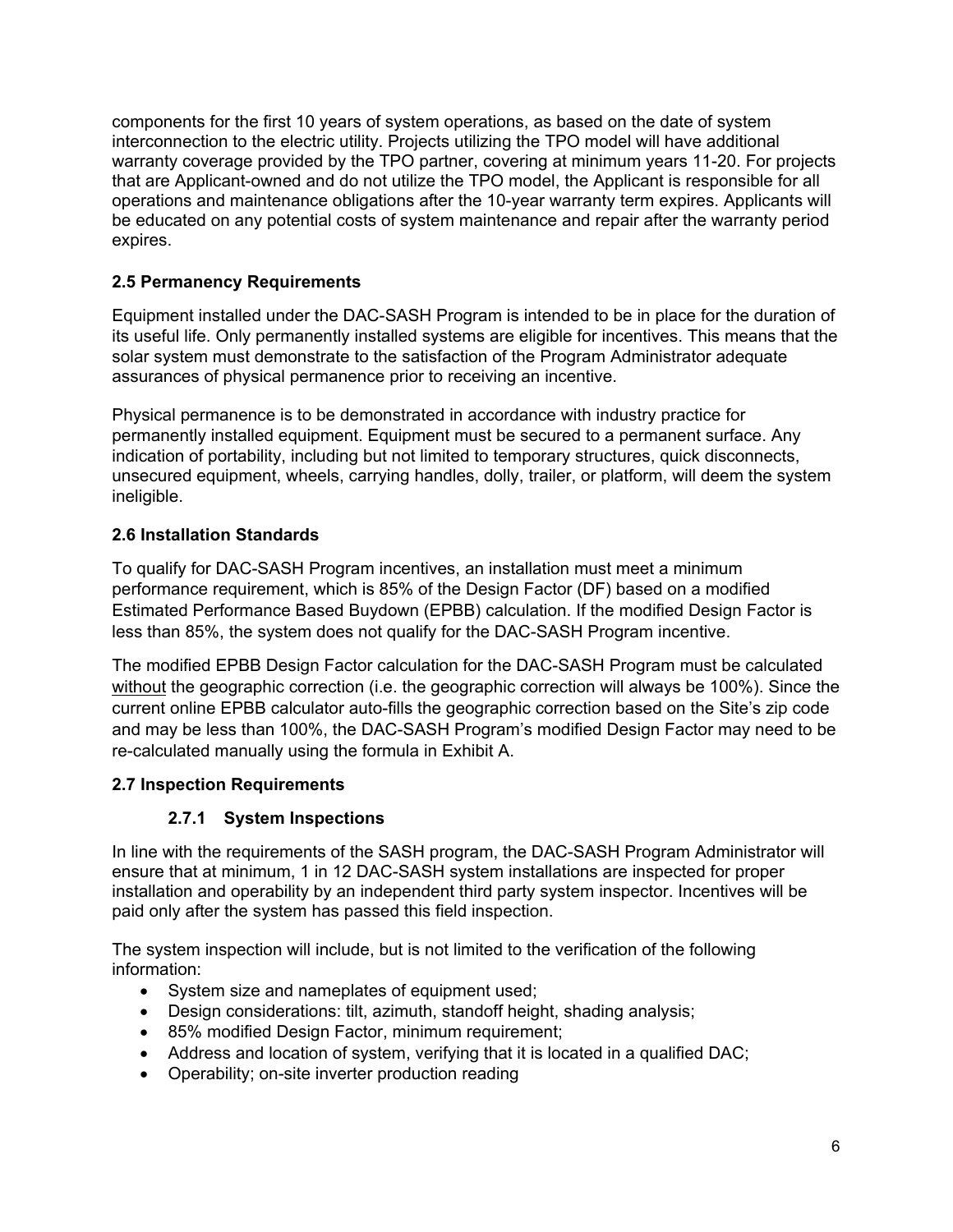If the field inspector finds that an installed system does not comply with program and inspection guidelines, no incentive payment will be made for that system until the system is modified to meet DAC-SASH program guidelines or the incentive amount is recalculated.

For SPP-installed projects, initially one hundred percent of each sub-contractor's installations in the DAC-SASH program will receive a Quality Assurance (QA) inspection conducted by an independent, third-party inspector. The QA inspection will verify that the system was installed using industry-standard best practices, and meets all of GRID's installation quality requirements. The Program Administrator may reduce the QA inspection percentage over time for consistently high-performing sub-contractors.

It is recommended, but not required, that the Applicant attend the inspections. However,

- If the Applicant is not present for the inspection, the inspector will not conduct the inspection unless permission was previously obtained in writing or via e-mail allowing the inspector to conduct the inspection without the Applicant present, and;
- Access to all the equipment must be provided or the inspector will not conduct the inspection.

## **2.8 Job Training/Workforce Development Requirements**

The DAC-SASH Program will incorporate job training programs intended to promote greencollar jobs in disadvantaged communities and to develop a trained workforce that will help foster a sustainable solar industry in California. Each project installation must include at least one eligible job trainee<sup>10</sup> to work on the installation.<sup>11</sup>

Job training requirements for DAC-SASH will similarly follow those in place for the SASH program. Projects installed using GRID's volunteer and job trainee-based model must meet one of the 5 categories described below; projects installed with the SPP model must include at least one paid workday opportunity for an eligible job trainee, unless they are install-only projects in which case they may meet the job training requirement with either option above.

To align with the industry standards, the below categories are relevant job task analysis categories for job trainees participating in the DAC-SASH program:

- Directly work on solar installation
	- o Installing Electrical Components
	- o Installing Mechanical Components
	- o Completing System Installation
	- o Conducting Maintenance and Troubleshooting Activities

<sup>10</sup> D. 18-06-027, p. A-10

<sup>&</sup>lt;sup>11</sup> In Q2 2020, under the COVID-19 global pandemic and CA shelter-in-place orders, GRID submitted Advice Letter 15, *Proposed Modifications to the Single-family Affordable Solar Homes (SASH) and Disadvantaged Communities Single-family Solar Homes (DAC-SASH) Programs in Response to the COVID-19 Pandemic*, requesting a waiver option for the job training requirement to be used in no more than 10% of projects for 12 months from the effective date of the AL, for rare circumstances in which the job training requirement cannot safely be met. Use of this waiver will be reported in the program's Semi-Annual Progress Reports.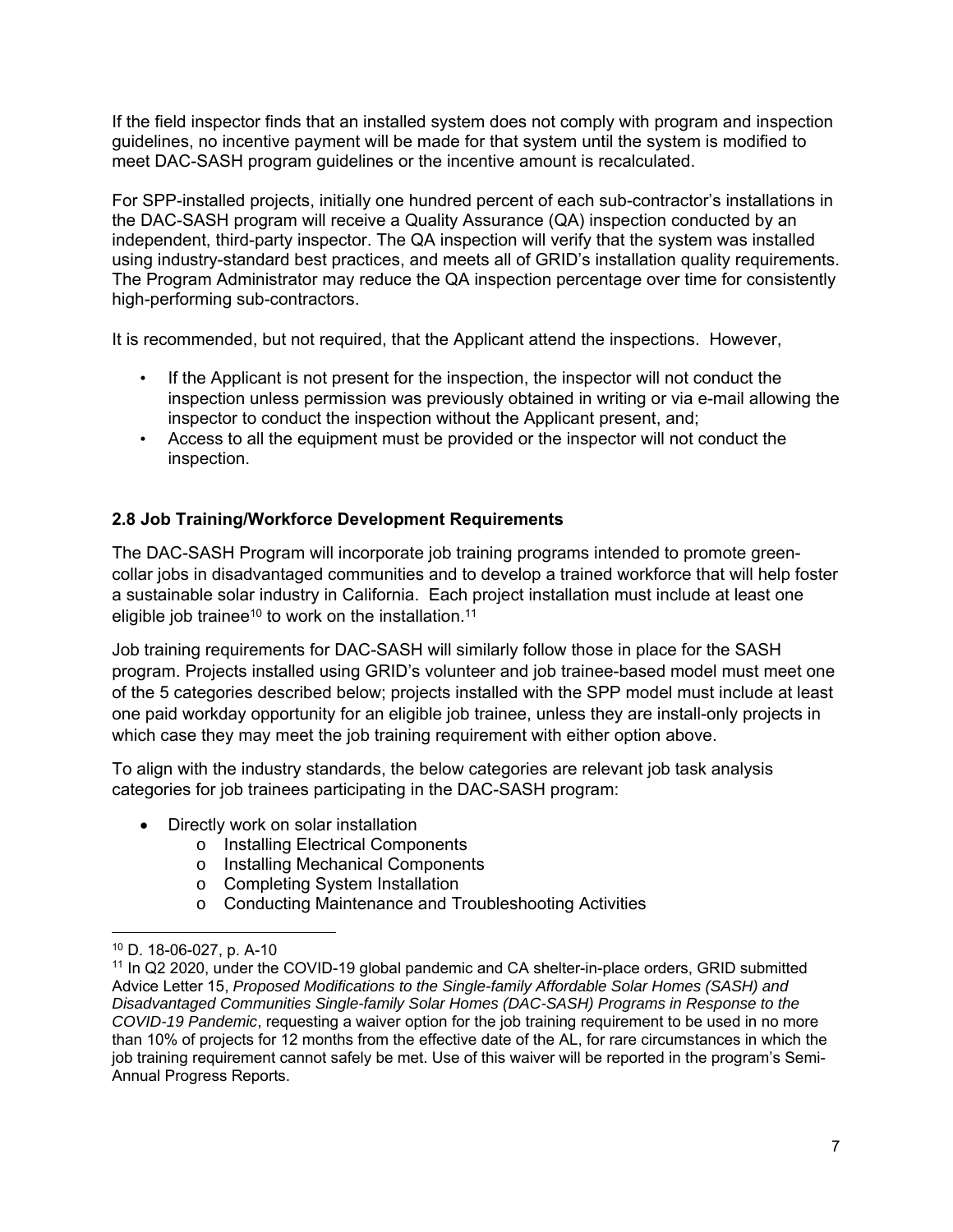- Project Design/Project Engineering
	- o Designing Systems
- Project management/coordination
	- o Managing the Project

**Volunteer and Job-Trainee Based Installation Model:** Below are brief definitions of each eligible group for GRID's volunteer and job-trainee based installation model, and additional information on these programs and requirements can be found at: www.gridalternatives.org/programs/workforce-development.

- 1. Team Leader: GRID Alternatives' Team Leader Program offers experienced volunteers more comprehensive, in-depth training to further develop their skills and increase employment opportunities in the growing solar jobs market. Team Leaders log a minimum of 40 hours on GRID Alternatives' installations, complete a suite of six certifications on technical skills, attend a leadership skills workshop, and complete two installations to signoff on skills with a GRID installation supervisor. A minimum of one (1) Team Leader must participate on the installation to meet the requirement for this category.
- 2. SolarCorps Fellow: SolarCorps opportunities at GRID Alternatives include fellowships in project management, system design, marketing and outreach, communications, job trainee and volunteer management, market development, construction, and fundraising. These are one-year paid fellowships that are based on the AmeriCorps program and are sometimes combined with additional funding from the Corporation for National and Community Service. A minimum of one (1) SolarCorps Fellow must participate on the installation to meet the requirement for this category.
- 3. Job Training Student: Some of GRID Alternatives' in-house installations are reserved for job training groups of students from job training programs. These are students from community colleges, vocational high schools, or community job training programs that generally have completed a PV-classroom component, but utilize GRID's installation as the hands-on, realworld application of the skills they are learning in a classroom. A minimum of three (3) students from a job training organization group must participate on the installation to meet the requirement for this category.
- 4. Installation Basics Training (IBT) Participant: GRID's Installation Basics Training (IBT) program awards trainees with certificates for industry-relevant skills learned and demonstrated in GRID's unique, hands-on training environment under the supervision of our professional solar installation staff. GRID currently offers 11 Skills Certificates that cover a variety of array and electrical skills, such as conduit bending and racking installations. To earn all 11 Skills Certificates, IBTs typically need to dedicate 130-300 hours in the field (8-20 complete installations). A minimum of three (3) IBT participants must participate on the installation to meet the requirement.
- 5. Design & Construction Intern: Design and construction internships allow job seekers the opportunity to explore a solar career in a real work environment while being coached through skill development. GRID design & construction interns spend at least 6 weeks and up to 4 months gaining solar installation training and experience on GRID's in-house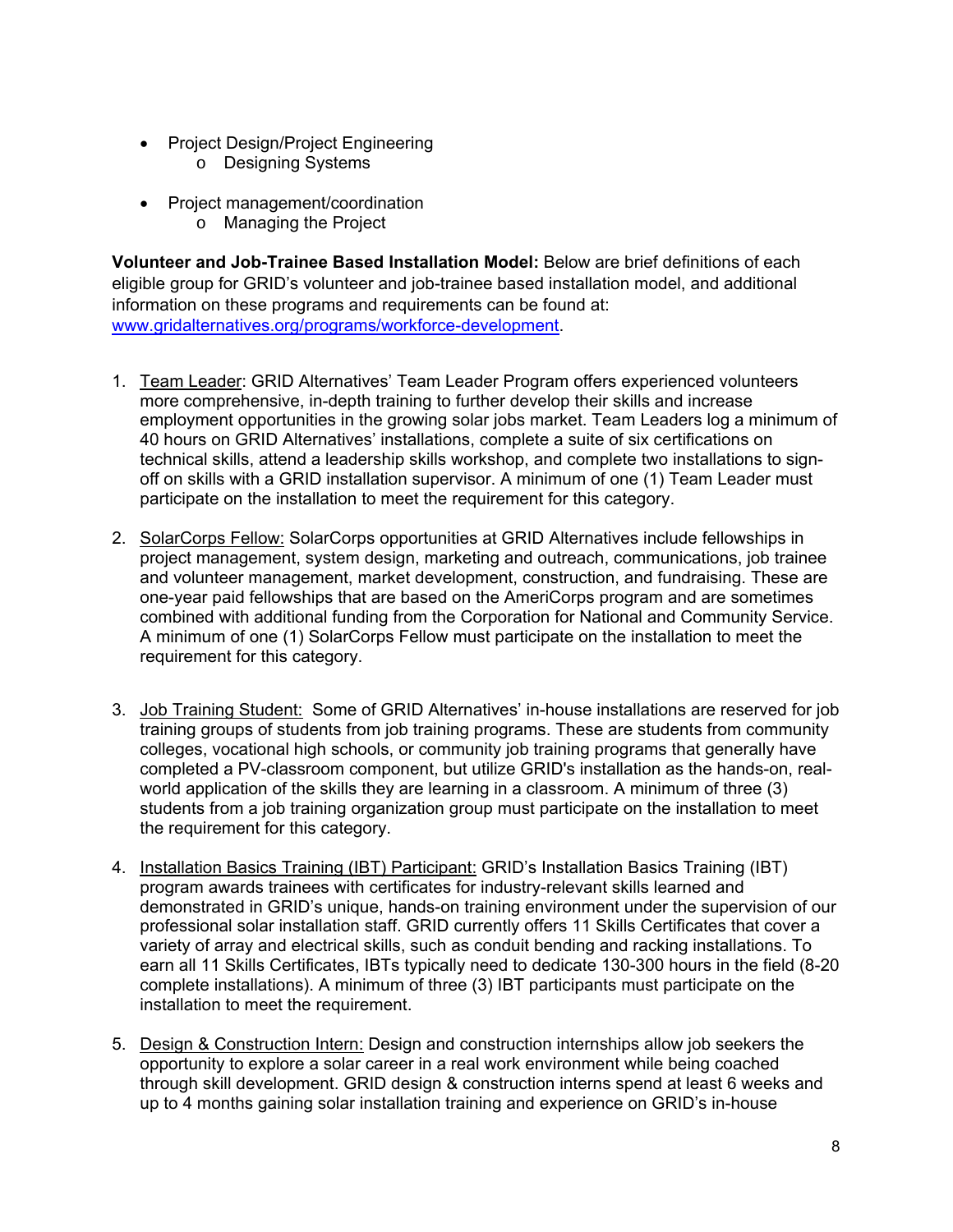installations. Depending on their focus, interns may support with site visits, system design, or direct installation. Internships include job search support, hard and soft skills development under the instruction and supervision of experienced GRID staff, and individualized goals depending on prior experience and personal objectives. A minimum of one (1) Design & Construction Intern must participate on the installation to meet the requirement for this category.

**Subcontractor Partnership Program Installation Model:** If a DAC-SASH project is installed under the regular or full SPP model, the sub-contractor must hire at least one eligible job trainee<sup>12</sup> to work on the installation, providing at least one paid workday. Both the sub-contractor and the job trainee must complete the DAC-SASH SPP Affidavit, certifying the job training opportunity was provided. If a project is installed under GRID's newer install-only SPP model, where the sub-contractor completes the installation but does no upfront legwork such as design, then in that case GRID has the option of fulfilling the job training requirement via its regular channels.

In addition to the project-level requirements detailed above for the volunteer and job traineebased installation model and the SPP installation model, DAC-SASH will incorporate a focused effort on job training initiatives and local hiring plans to promote economic development within DACs specifically. To achieve this, the Program Administrator will:

- Maintain an online "resume bank/job board," with specific focus on inclusion of residents of DACs;
- Ensure broad participation of Job Training Organizations (JTOs) across the IOU territories, with a specific focus on inclusion of JTOs located in DACs or serving DAC residents;
- Target installation companies located in DACs to participate as SPP sub-contractors and provide resources to SPP contractors to facilitate hiring of job trainees residing in DACs.

The Program Administrator will collect and track data on both job training and local hiring, provided by GRID and its network of PV installers in the SPP portfolio, working on projects that receive DAC-SASH program incentives. Job training data will be included in the Semi-Annual Report (see Section 6, Program Reporting for details).

# **3. DAC-SASH PROGRAM INCENTIVE STRUCTURE**

This section provides a general overview of the DAC-SASH Program Incentive structure. Installations will be provided a one-time payment under the Expected Performance Based Buydown (EPBB) structure to help reduce the cost of installation.

The DAC-SASH program offers one non-declining incentive level of \$3/W, CEC-AC. The incentive will be calculated based on the system size from the EPBB calculator. The incentive level is the same for all Applicants.

<sup>&</sup>lt;sup>12</sup> Eligible job trainees come from PV installation and design training programs including those offered by a California Community College or other PV-training programs offered to the public by local government workforce development programs, community nonprofits, private enterprises or the electrical workers union with 40+ hours of instruction and/or hands-on PV installation and design training.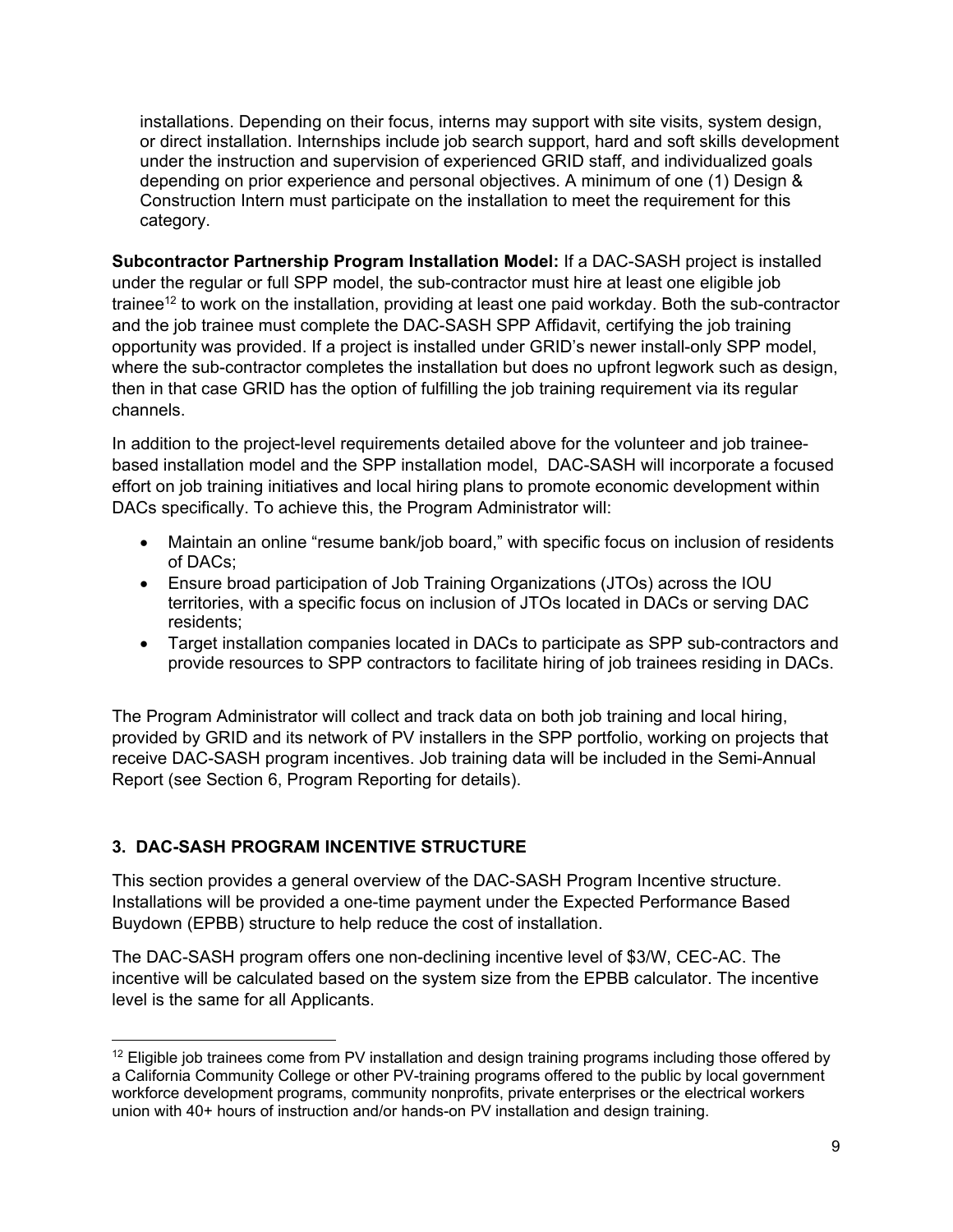# **4. APPLICATION PROCESS FOR DAC-SASH PROJECTS**

# **4.1 Applicant**

The Applicant that completes and submits the DAC-SASH program application will serve as the main contact person for the Program Administrator throughout the application process. The DAC-SASH Program Administrator will work directly with the Applicant to assist them in filling out the application and collecting the required documentation.

## **4.2 Applicant Eligibility and Application Process**

The following section describes in detail the processes for applying for the DAC-SASH program. The DAC-SASH Program Administrator will be the sole entity that reviews and accepts/rejects applications.

## **4.2.1 Applicant Eligibility**

To qualify for the DAC-SASH Program, the Applicant must meet the following minimum requirements at the time of application submission:

A. Must be a customer of PG&E, SCE, or SDG&E.

The project's Site must be within the service territory of PG&E, SCE, or SDG&E.

B. The single-family residence must be owned, and occupied, by the Applicant as their primary residence.

C. The household's total annual income must meet the income eligibility requirements for either the California Alternate Rates for Energy (CARE) or Family Electric Rate Assistance (FERA) programs.

CARE and FERA income requirements are subject to annual changes. GRID will publish the most up-to-date income limits for CARE and FERA on its website and in all program marketing materials.

D. The residence must be located in a qualified Disadvantaged Community (DAC) at the time of program application or be considered within California Indian Country. The designation of DACs is subject to change with updates to the CalEnviroScreen tool. GRID's DAC-SASH website will contain information on eligible census tracts and any updates to the CalEnviroScreen tool.

A DAC, for the purposes of the DAC-SASH program, is defined as a community that is identified, by using CalEnviroScreen 4.0 (or the latest revision to CalEnviroScreen), as among the top 25 percent of census tracts statewide or 22 census tracts in the highest 5 percent of CalEnviroScreen's Pollution Burden that do not have an overall CalEnviroScreen score because of unreliable socioeconomic or health data.13

And California Indian Country is defined in 18 United States Code Section 1151, with the exception of privately held in-holdings, which are defined as non-Indian owned fee land

 $13$  A map of disadvantaged communities is located here: oehha.maps.arcgis.com/apps/View/index.html?appid=c3e4e4e1d115468390cf61d9db83efc4 .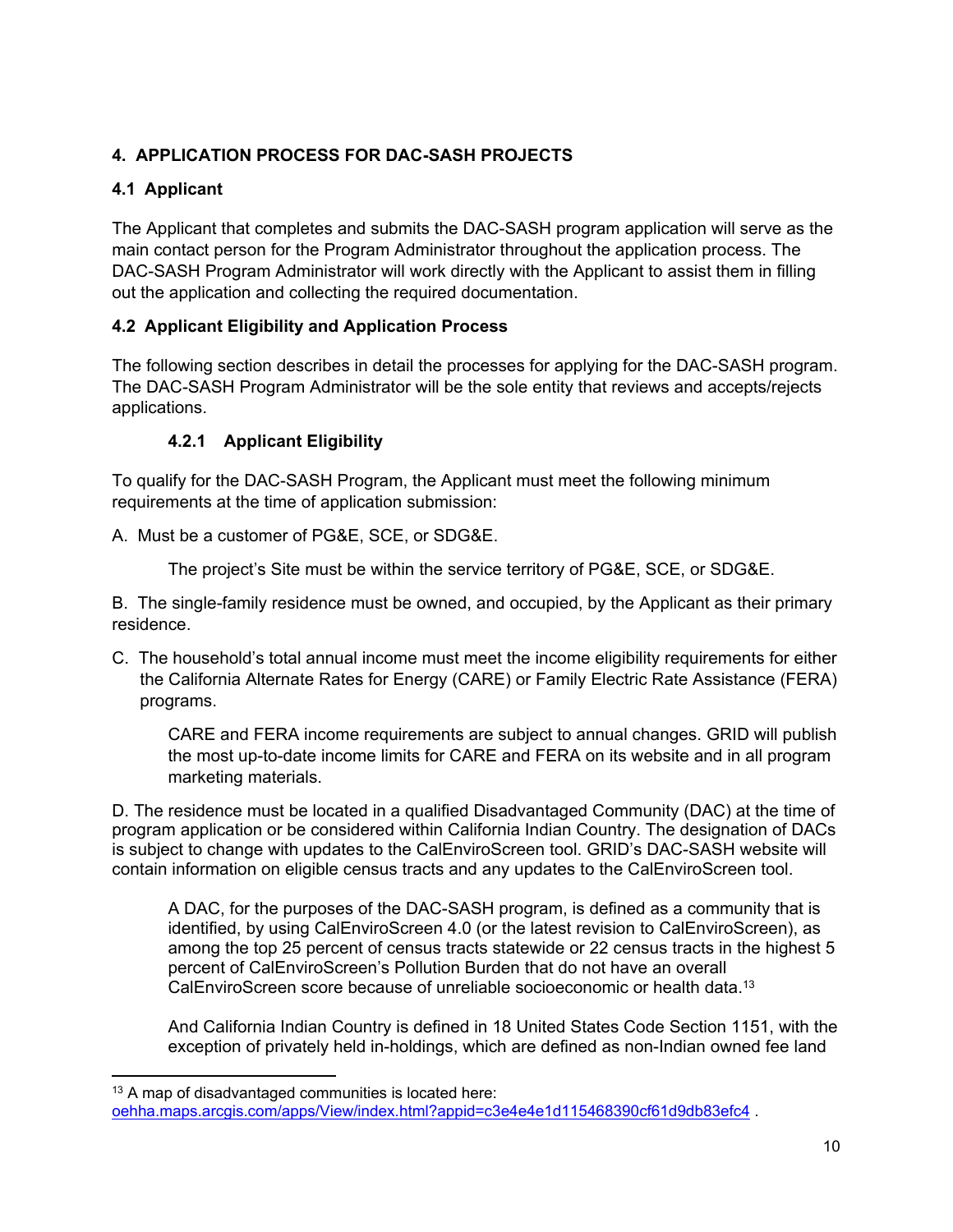located within the exterior boundaries of California Indian Country; in the event of multiple owners, such land shall be considered Indian owned if at least one owner is a tribe or tribal member, regardless of the use of the land.

## **4.2.2 Application and Reservation Process**

Potential Applicants can learn more about the DAC-SASH program or find the nearest GRID Affiliate office by visiting www.gridalternatives.org. Applicants may also leave an inquiry at the toll free message line (866)921-4696 or by e-mailing DACSASH@gridalternatives.org, or by filling out an application on https://www.gridsolar.org/.

#### DAC-SASH Application process

- 1. After an initial pre-screening phone conversation, the Program Administrator's staff will set up a meeting with the Applicant to discuss the details of the DAC-SASH program, review the application, and answer any questions from the Applicant.
- 2. The Program Administrator will review all applications and ensure their completeness and confirm all required documentation has been provided.

The following documents, at minimum, are required:

- i. Completed DAC-SASH Application;
- ii. Copy of most recent available Federal income tax return or the 2019 tax returns in situations where more than 25% of a household's total income consists of unemployment income on the household's 2020 or 2021 tax return. If exempt from filing Federal taxes, proof of taxable income is needed for all household members above 18 years old. Federal income tax returns and/or proof of taxable income (for individuals exempt from filing) will be collected from individuals who claim the property as their primary residence, including all family members residing on the property;
- iii. Copy of most recent electricity bill; and
- iv. Electrical usage from the last 12 calendar months, if available.
- 3. The Program Administrator will refer the Applicant for enrollment into the ESA program.
- 4. If the Applicant qualifies for the DAC-SASH program, the Application will be notified of their confirmed eligibility, and a Construction site visit will be scheduled to determine if the Site is amenable to a solar installation. The criteria for determining solar suitability includes roof condition, shading, and condition of electrical system. GRID typically does not install on properties with less than 10 years of roof-life remaining before a roof replacement is needed, to ensure maximum benefit to Applicants for the lifetime of the system. A printout of EPBB Tool Calculation (www.csi-epbb.com) is required to ensure the system design meets the 85% Design Factor requirement (see DAC-SASH Program Handbook Section 2.6).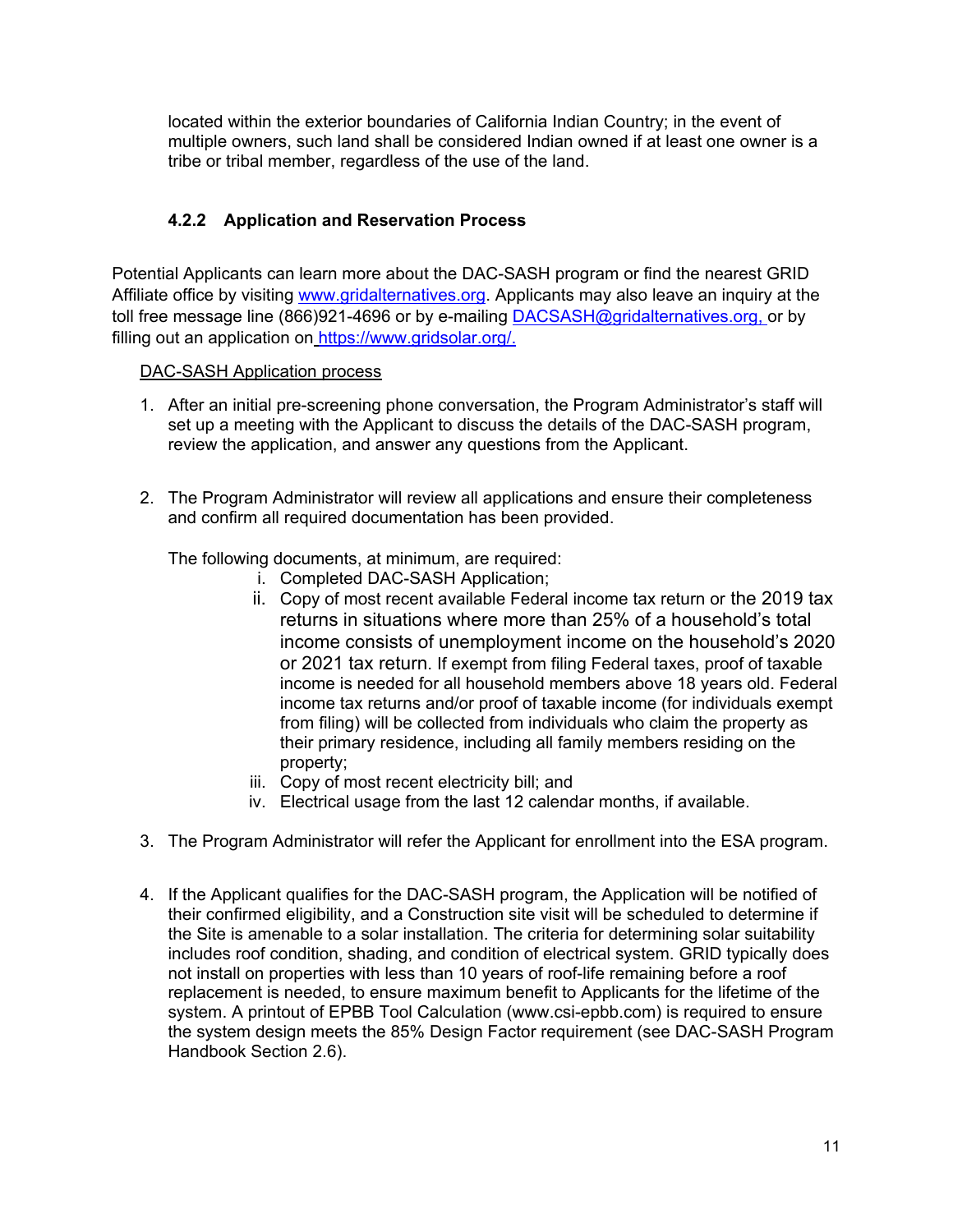- 5. GRID Alternatives will provide DAC-SASH applicants with the maximum DAC-SASH Program incentive allowable and their estimated system cost. If the system cost is higher than the incentive, GRID Alternatives will make a good faith effort to identify additional funding resources to apply to the project. Applicants will also be advised of the financing gap and offered the opportunity to pay it out-of-pocket. In a case where GRID Alternatives cannot identify additional funding sources and the applicant cannot contribute, the project may not be able to be reserved and contracted.
- 6. The Applicant will receive notification from the Program Administrator upon completion of the system design and after verifying that all funding is in place to cover the system cost. At this point, the Applicant will set up a contract signing appointment with the Program Administrator's staff to sign an installation agreement, and Incentive Reservation and Payment Assignment Authorization Form, thereby confirming the incentive reservation.

## **4.2.3 DAC-SASH Eligibility Timelines**

Application: An application will be valid for 12 months from the date of confirmed application completion and program eligibility by the Program Administrator. If an Applicant does not confirm an incentive reservation within the 12 months of having a valid application, and would like to participate in the program, then they must resubmit an application with updated application documentation to the Program Administrator.

Reservation: Incentive funds are reserved when the DAC-SASH Program Administrator receives all information and documentation required for the Reservation, the project is approved, and the Applicant signs an installation contract and an Incentive Reservation and Payment Assignment Authorization Form. All reservations must be made prior to December 31, 2030.

Installation Completion: The Applicant is encouraged to have the installation completed (and interconnected to the electric utility) within eighteen months of the reservation date. If the installation is not completed within eighteen months of the reservation, the Applicant may submit a written request for a one-time extension by another six months. Approval of a request for a change in Reservation Expiration Date will not change or modify any other reservation condition. All installations must be completed by September 30, 203114, to receive the DAC-SASH Program incentive payment.

Incentive Payment: Projects that meet all DAC-SASH program requirements are eligible for an incentive, provided that the incentive claim is submitted by the Program Administrator within 12 months of the date of interconnection (permission to operate) with the electric utility, and the project was completed (interconnected) after January 1, 2019.

<sup>&</sup>lt;sup>14</sup> Installations must be complete by September 30, 2031 to ensure incentive payments are finalized by January 1, 2032.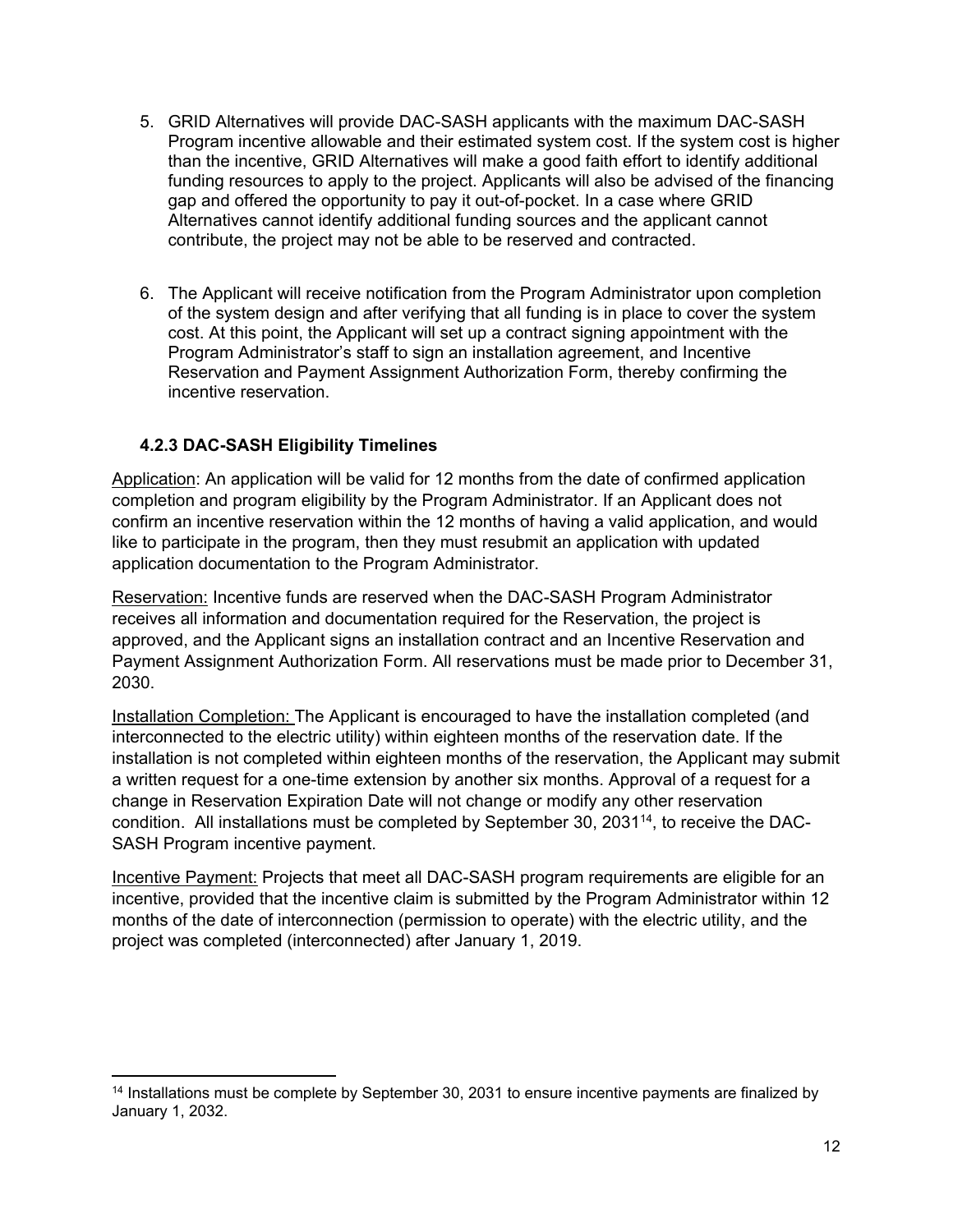#### **5. INCENTIVE PAYMENT PROCESS**

DAC-SASH incentive payments are issued by the IOUs not by the Program Administrator. Funding may be reserved for Applicants who have committed to purchase and install an eligible solar energy system at a given Site. A funding reservation provides the purchaser assurance that the reserved funds will be available when the payment claim is made.

## **5.1 Incentive Payments**

The DAC-SASH Program Administrator is the only entity authorized to initiate DAC-SASH incentive payments from the IOUs. The DAC-SASH Program Administrator will track the status of each project and will submit the Applicant's incentive claim to the appropriate IOU only after the solar system is purchased, installed, interconnected, and inspected. Since the Program Administrator tracks the status of each project and the incentive payment request is automatically generated upon completion or receipt of all required documentation, the Applicant is not required to submit a formal incentive payment request.

Incentive payments cannot exceed actual equipment and installation costs. The Program Administrator will ensure that total incentives do not exceed total project costs, and that incentives paid for DAC-SASH projects in a particular IOU's territory does not exceed the funding allocated for that IOU over the lifetime of the program. The IOUs are not obligated to pay incentives until funds are available.

The Program Administrator will require the completion of all project milestones including the application process, energy efficiency education/training and program referral, job training requirements, PV-system installation, field inspection, and interconnection. Once completion of these project milestones is confirmed, the DAC-SASH Program Administrator will issue an incentive payment request to the appropriate IOU.

The incentive payment request will be specific to each IOU, and based on incentive payment agreements between the IOU and GRID, but will typically include the following information:

- Project identifier (number from GRID's database)
- DAC-SASH Applicant name and Project address
- Date of Permission to Operate (PTO) issued by the electric utility
- Original reservation incentive amount
- As-built (Installed) system size (in kW, CEC-AC) and incentive amount
- System cost and PV equipment installed (modules, inverter(s))
- Modified Design Factor
- Incentive Reservation and Payment Assignment Authorization Form, signed by Applicant
- Other information as may be requested by IOU or included in incentive payment agreements with GRID.

The Applicant or designated payee (see below) will receive the incentive payment directly from the IOU. The lump sum EPBB incentive payment issued constitutes final and complete payment.

#### **5.2 Assignment of Incentive Payment to Another Party**

The Applicant is automatically the designated payee of the incentive payment. The Applicant may assign his or her right to receive the payment to another party by completing an Incentive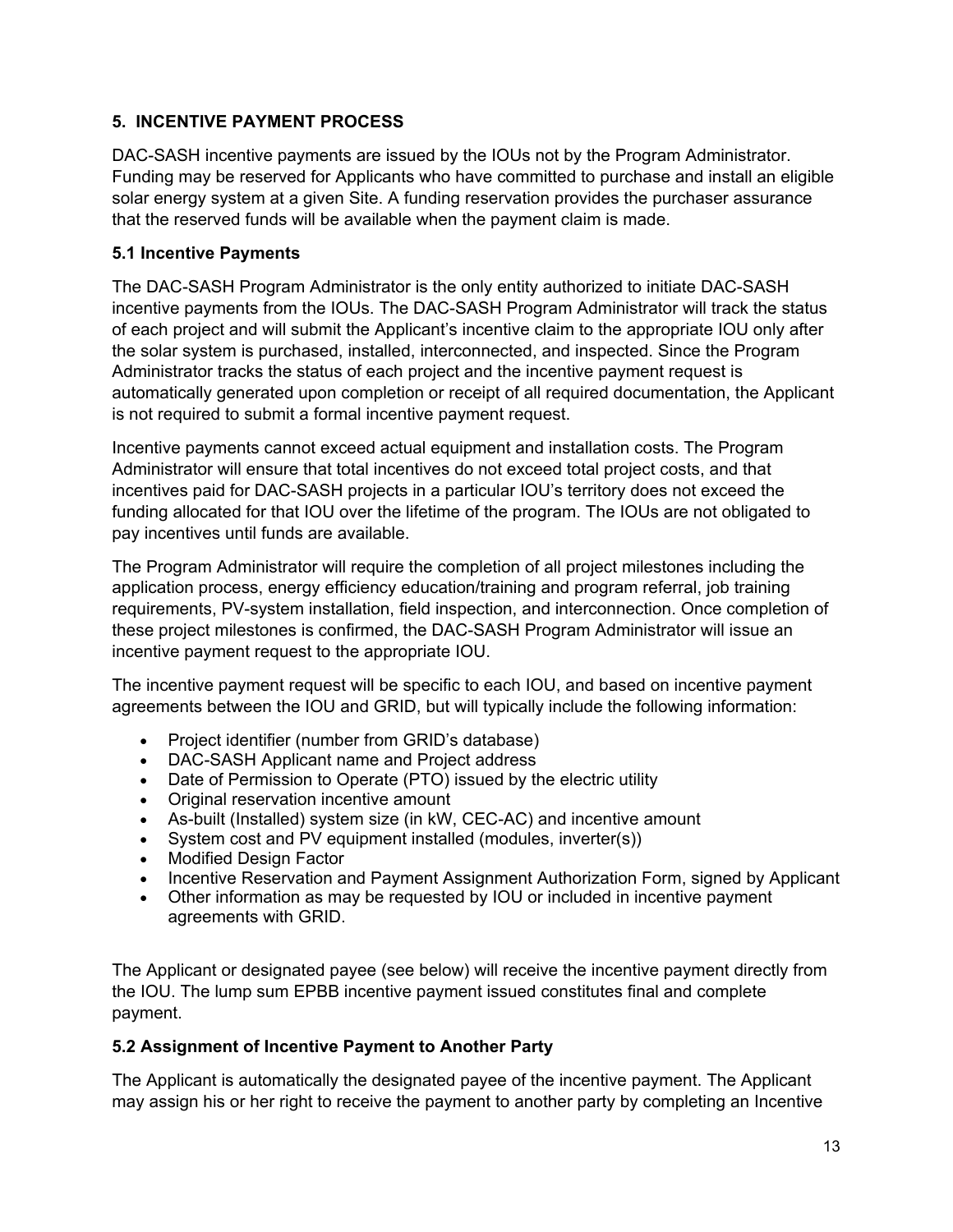Reservation and Payment Assignment Authorization Form and submitting it to the DAC-SASH Program Administrator prior to the payment of the incentive. The Incentive Reservation and Payment Assignment Authorization Form requires original signatures or electronic signatures with a third-party verification. Payment will be made to the Applicant or an assigned party, as indicated on the Incentive Reservation and Payment Assignment Authorization Form, and will be mailed to the address provided or issued through electronic payment. An Incentive Reservation and Payment Assignment Authorization Form can be requested from the DAC-SASH Program Administrator.

# **5.3 Existing PV Systems**

The DAC-SASH program incentive is only available for qualifying PV systems with completed installations (as signified by the date of interconnection to the electric utility) after January 1, 2019. Under no circumstances will a DAC-SASH incentive payment be made to systems completed before this date, even if the customer may have qualified for the DAC-SASH program incentive.

#### **6. PROGRAM REPORTING**

The DAC-SASH program will utilize the existing California Distributed Generation Statistics (CalDGStats) website at https://www.californiadgstats.ca.gov/ to provide timely DAC-SASH program information to the public. At minimum, CalDGStats will include information on DAC-SASH program installations, in terms of number of installations, kW (CEC-AC) completed, and location of projects by county. The DAC-SASH Program Administrator will also include program budget information on CalDGStats, including annual administrative and marketing and outreach budget expenditures, and annual incentive budget allocations encumbered and remaining in each utility territory. CalDGStats will be updated weekly with DAC-SASH program information, ensuring that the public and program stakeholders have consistent access to the most up-todate information.

In addition to CalDGStats, the GRID will publish a semi-annual program progress report detailing program activities that will be available to the public on the websites of GRID and the CPUC. The semi-annual report will include at least the data points listed below:

- Number of applications received
- Number of applications accepted
- Size of installations and expected annual output
- Total system cost in \$/kW before subsidy
- Progress of installations to MW targets
- Geographic areas served
- Incentive dollars paid by each utility
- Installer used (if applicable)
- Applicant enrollment with ESAP, and CARE/FERA (if data is available)
- Administrative and marketing expenditures

The DAC-SASH program will also be evaluated by an independent third-party program evaluator every three (3) years beginning in 2021, and these evaluations will be orchestrated by the CPUC. All third-party DAC-SASH program evaluation reports will be made public on the CPUC's website, as available.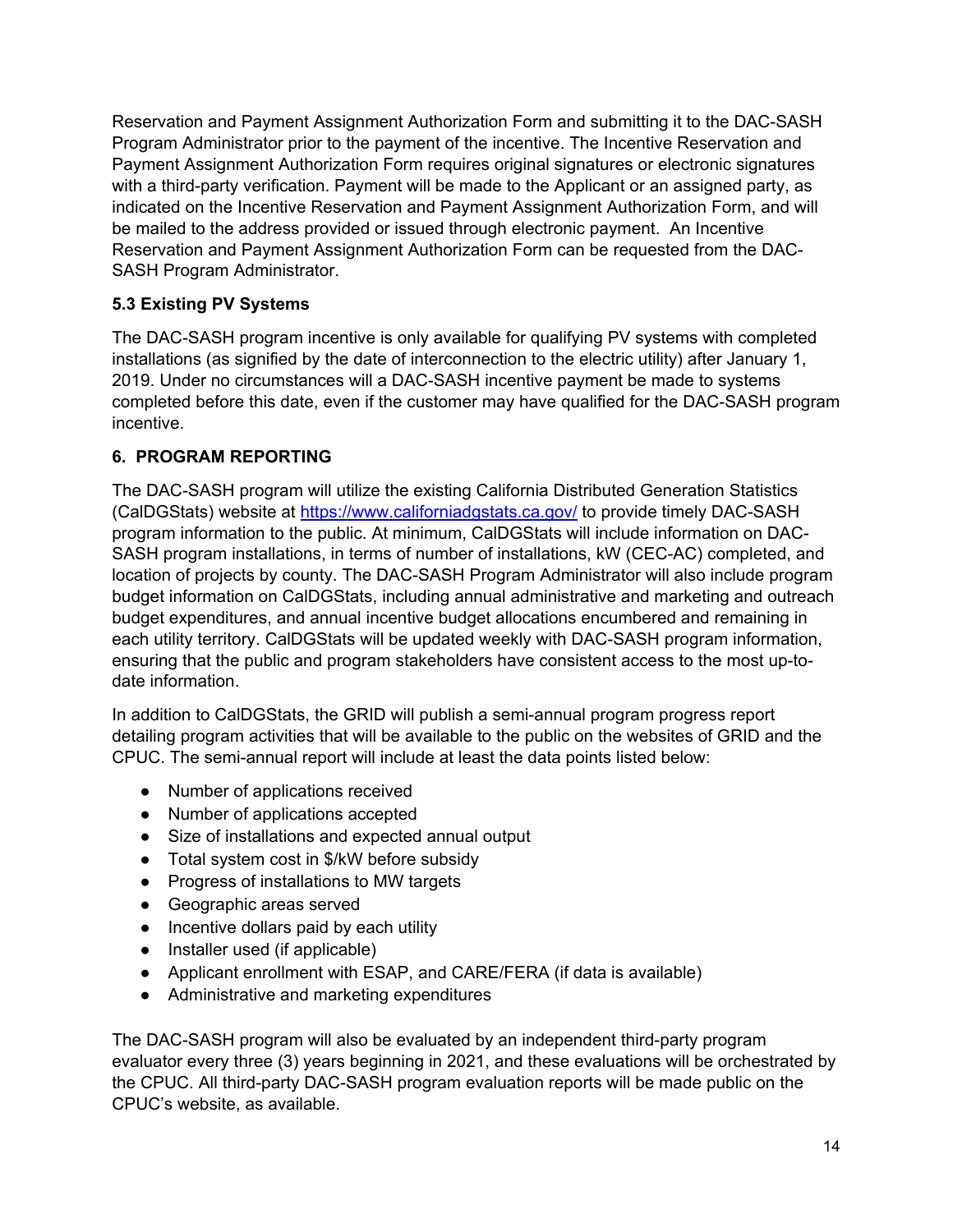#### **7. CONSUMER PROTECTION**

The DAC-SASH Program Administrator will include strong consumer protections measures throughout program operations that can help ensure Applicants maximize benefits from their participation. Specific to the Third-Party Ownership (TPO) model in the DAC-SASH program, the Program Administrator will ensure that all TPO projects meet at least the following baseline consumer protection standards below, originally established in Decision 15-01-027 for the SASH program<sup>15</sup>, and adopted for the DAC-SASH program:

Requirements for the DAC-SASH program TPO model:

- 1) Ensure the Program customers receive at least 50% of the savings, as compared to standard IOU rates, from the PV generating equipment;
- 2) Reduce or eliminate barriers for customers with poor credit (low FICO score) to qualify and participate;
- 3) Address concerns that homeowners may have about moving or selling their home during the TPO contract term;
- 4) Cover maintenance, operations, inverter replacement, and monitoring;
- 5) Prohibit liens on homes;
- 6) Minimize the risk to the low-income customers that the PV system would be removed for delinquent payments;
- 7) Ensure that all costs are apparent and upfront and that there is no risk that the TPO deal would result in an additional financial burden to the customer;
- 8) Standardize financial terms for low-income customers where possible;
- 9) Protect the customer against terms that could change after contract signing;
- 10) Require that TPO agreements note the potential for additional costs associated with the contract, if applicable;
- 11) Require the TPO provider to clearly explain that rate changes will affect the economics of a power purchase agreement; and
- 12) Require that TPO agreement provisions spell out what happens in the event that the solar financing company defaults.

For DAC-SASH projects installed using an Applicant-owned model (not-TPO model), the Program Administrator will apply as many of the TPO consumer protection elements as possible and appropriate. All DAC-SASH Applicants will receive comprehensive, in-language support to review program requirements and contracts, a 10-year warranty for no-cost equipment and labor repairs, and long-term support from the Program Administrator for questions that arise at any point in the process, including after project completion.

<sup>15</sup> D. 15-01-027. Decision Extending the Multifamily Affordable Solar Homes and Single Family Affordable Solar Homes Programs Within the California Solar Initiative. 29 January, 2015. p. 49.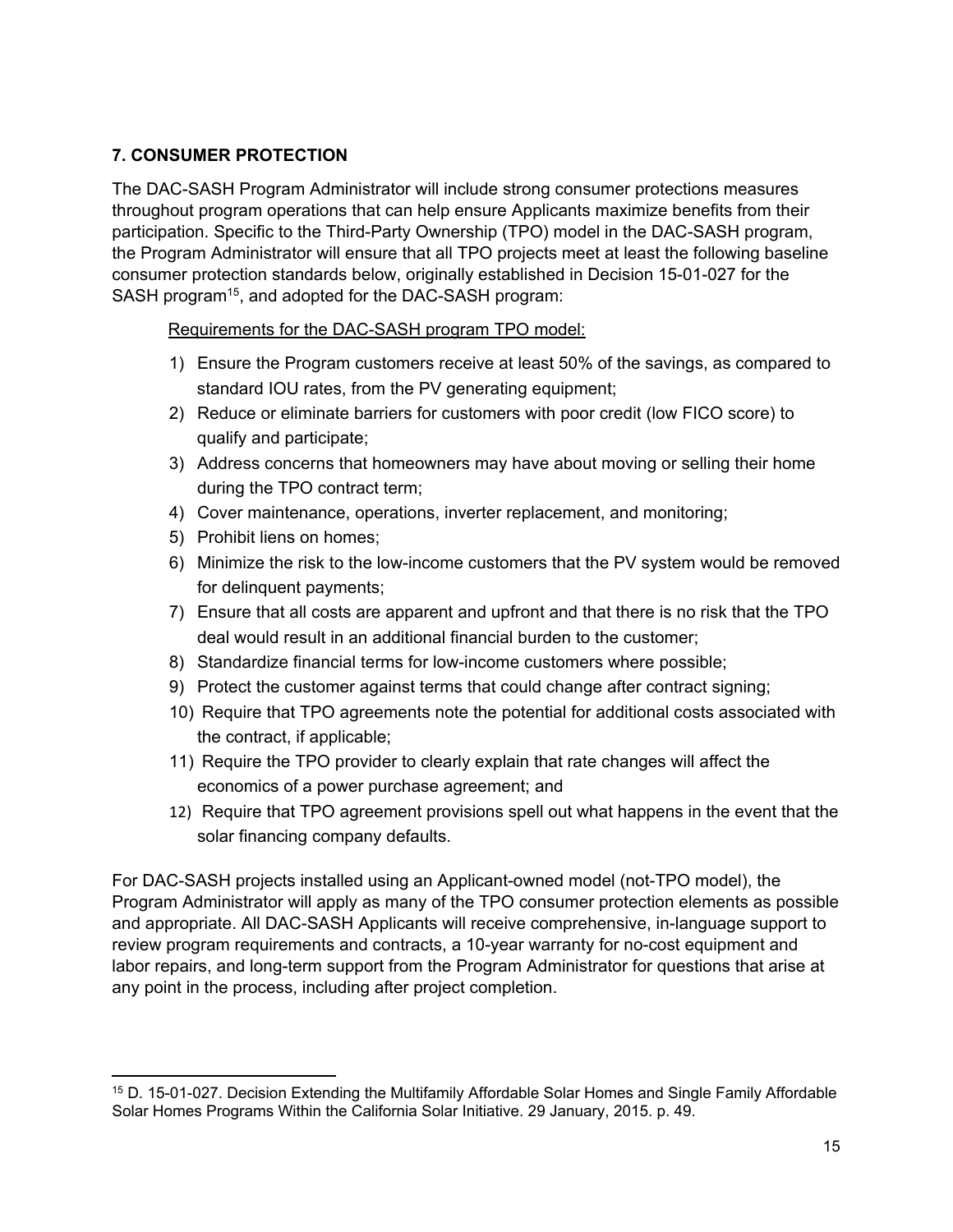## **Exhibit A**

## **EPBB – Manual Design Factor Calculation**

The DAC-SASH Program requires a minimum Design Factor of 85%. The Design Factor calculation for the DAC-SASH Program must be calculated without the geographic correction. The calculation requires multiplying:

- 1) the actual Design Correction [Dcorr] percentage (as calculated by the EPBB calculator)
- 2) a Geographic Correction [Gcorr] of 100% (may be different from EPBB calculator value)
- 3) the actual Installation Correction [Icorr] percentage (as calculated by the EPBB calculator)

*Example: The following example illustrates how to manually calculate the DAC-SASH Program Design Factor using data from the EPBB Calculator's results page (see Image 1). Also, note that the incentive rate calculated by the EPBB Calculator does not apply to the DAC-SASH Program (see Section 3 for SASH Program incentives).* 

#### *Manual Calculation for DAC-SASH-approved Design Factor (see Image 1 below):*

#### *0.97046 (actual Dcorr) x 1.00 (modified Gcorr) x 0.98840 (actual Icorr) = 95.92%.*

*Since the Design Factor is over 85%, this system would be eligible for the DAC-SASH Program incentive.*